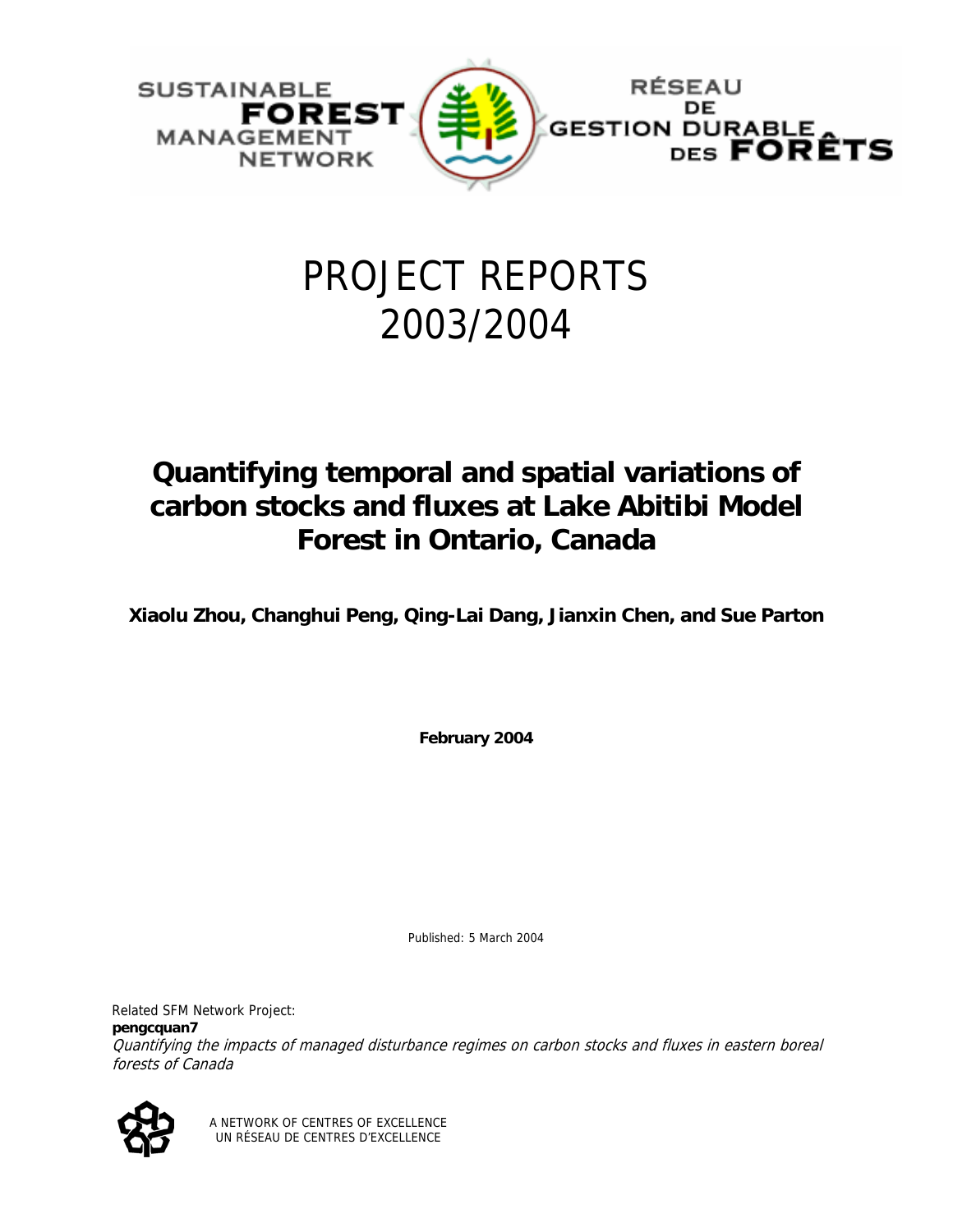#### **Project Title:**

## **Quantifying the Impacts of Managed Disturbance Regimes on Carbon Stocks and Fluxes in Eastern Boreal Forests of Canada**

#### **The Title of Project Final Report:**

**Quantifying Temporal and Spatial Variations of Carbon Stocks and Fluxes at Lake Abitibi Model Forest in Ontario, Canada** 

#### **Xiaolu Zhou1,2, Changhui Peng1,2, \*, Qing-Lai Dang1 , Jianxin Chen<sup>1</sup> , and Sue Parton<sup>3</sup>**

<sup>1</sup>Faculty of Forestry and the Forest Environment, Lakehead University, 955 Oliver Road, Thunder Bay, ON P7B 5E1, Canada

<sup>2</sup> Canada Research Chair (Environnement Modelling), Département des sciences biologiques, Institut des sciences de L'environnement, Université du Québec a Montréal, Montréal H3C 3P8, Canada 3 Lake Abitibi Model Forest, Box 129, 143 Third Street, Cochrane, Ontario, P0L 1C0, Canada

*Report submitted to the SFM Network (February, 2004)* 

\* Corresponding address:

#### **Dr. Changhui Peng**

Institut des sciences de L'environnement, Université du Québec à Montréal, Case postale 8888, succ Centre-Ville, Montréal (QC), H3C 3P8, Canada

Tel: (514) 987-3000 ext. 1056#; Fax (514) 987-4718; Email: peng.change@uqam.ca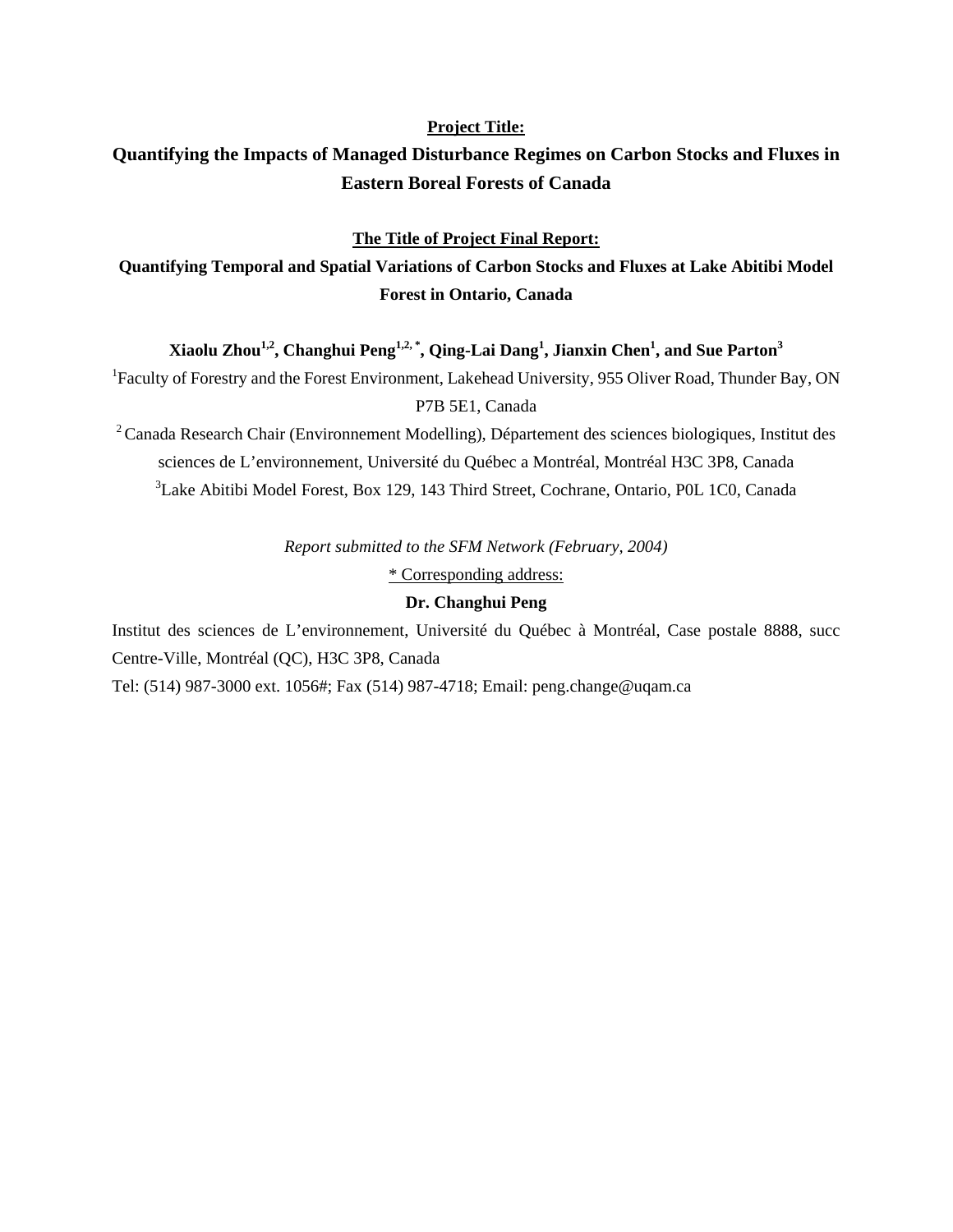#### **Executive Summary**

The aim of this study was to assess the temporal and spatial variability in carbon storage, present a comprehensive estimation of carbon budget for the boreal ecosystems in Lake Abitibi Model Forest (LAMF) in Ontario, Canada. It provided gap information needed for local forest managers to develop ecological and carbon-based indicators and monitor the sustainability of forest ecosystems. The simulations of temporal and spatial carbon dynamics at landscape level were performed using the ecosystem model TRIPLEX1.0 and GIS (Geographical Information System). The simulated carbon storage, such as net primary productivity (NPP), forest biomass and soil carbon were compared with field data and results from other studies for Canada's boreal forests. The results show that the NPP ranged from 3.26 to 3.34 tC ha<sup>-1</sup>yr<sup>-1</sup> in the 1990s and was sensitive to the changes in annual temperature and precipitation. The simulated NPP were consistent with the range measured during the Boreal Ecosystem-Atmosphere Studies in central Canada. The density of total above- and below-ground biomass was 125.3, 111.8, and 106.5 tC ha<sup>-1</sup> for black spruce, trembling aspen, and jack pine, respectively. The total carbon density of forested land was estimated at 154.4 (tC ha<sup>-1</sup>) with the proportion of 4:1 for above- and below-ground biomass and 4:6 for total biomass and soil. The estimation of carbon on the stand features (tree age, species, soil type, and site class) and the analysis of the net carbon balance suggest that the LAMF forest ecosystem was acting as a carbon sink in the 1990s.

Key words: ecosystem simulation, carbon modeling, boreal forest, GIS application.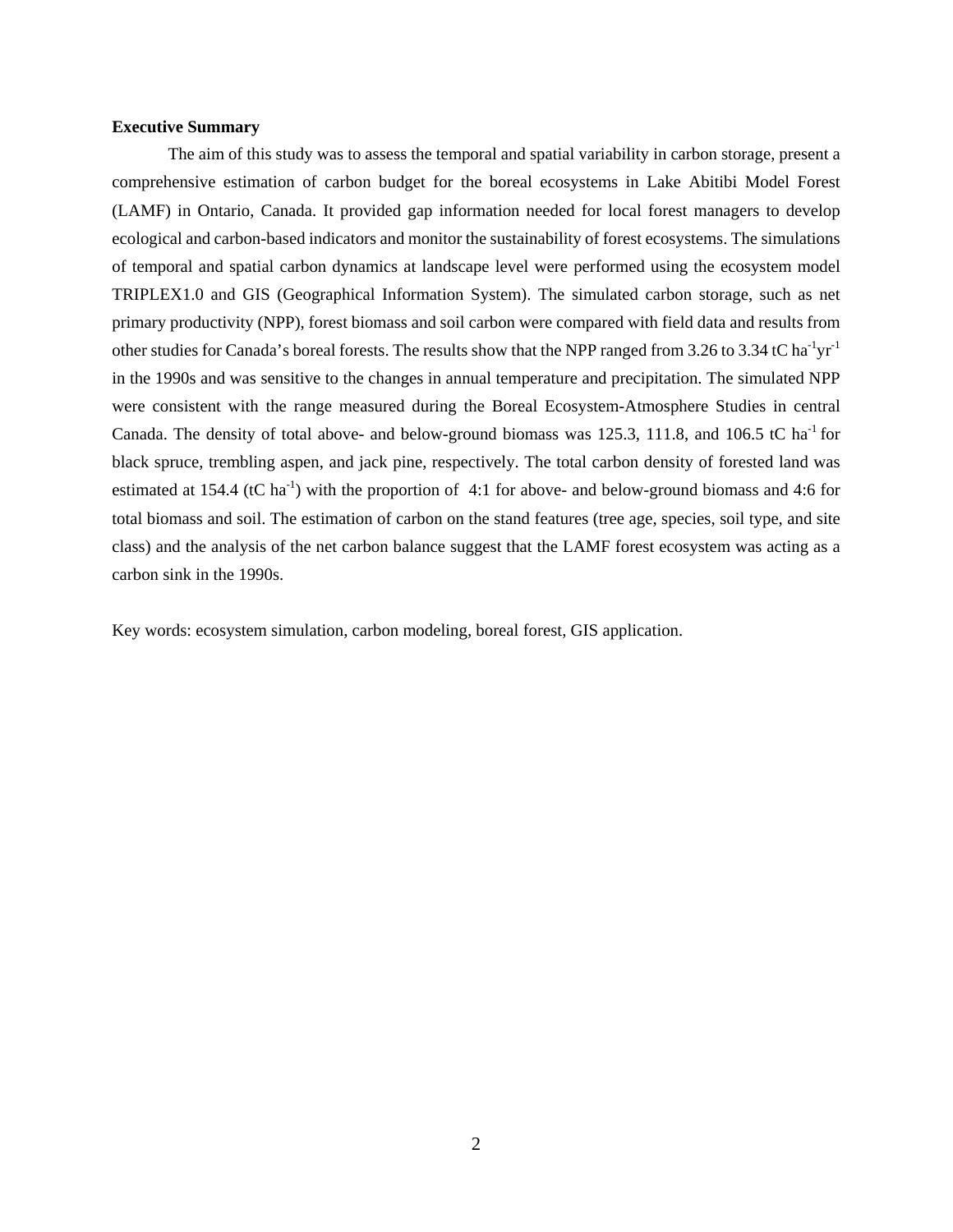### Table of Contents

| 1. |                               | Introduction                   | $\overline{4}$ |
|----|-------------------------------|--------------------------------|----------------|
| 2. | <b>Materials and Methods</b>  | 5                              |                |
|    | 2.1                           | Study area                     | 5              |
|    | 2.2                           | Data                           | 6              |
|    | 2.3                           | Model description              | 7              |
|    | 2.4                           | Simulation                     | 9              |
| 3. | <b>Results and Discussion</b> |                                | 10             |
|    | 3.1                           | Net primary productivity       | 10             |
|    | 3.2                           | <b>Biomass</b>                 | 12             |
|    | 3.3                           | Soil carbon                    | 14             |
|    | 3.4                           | Spatial distribution of carbon | 14             |
|    | 3.5                           | Net carbon balance             | 15             |
| 4. |                               | Conclusions                    | 18             |
|    |                               | References                     | 19             |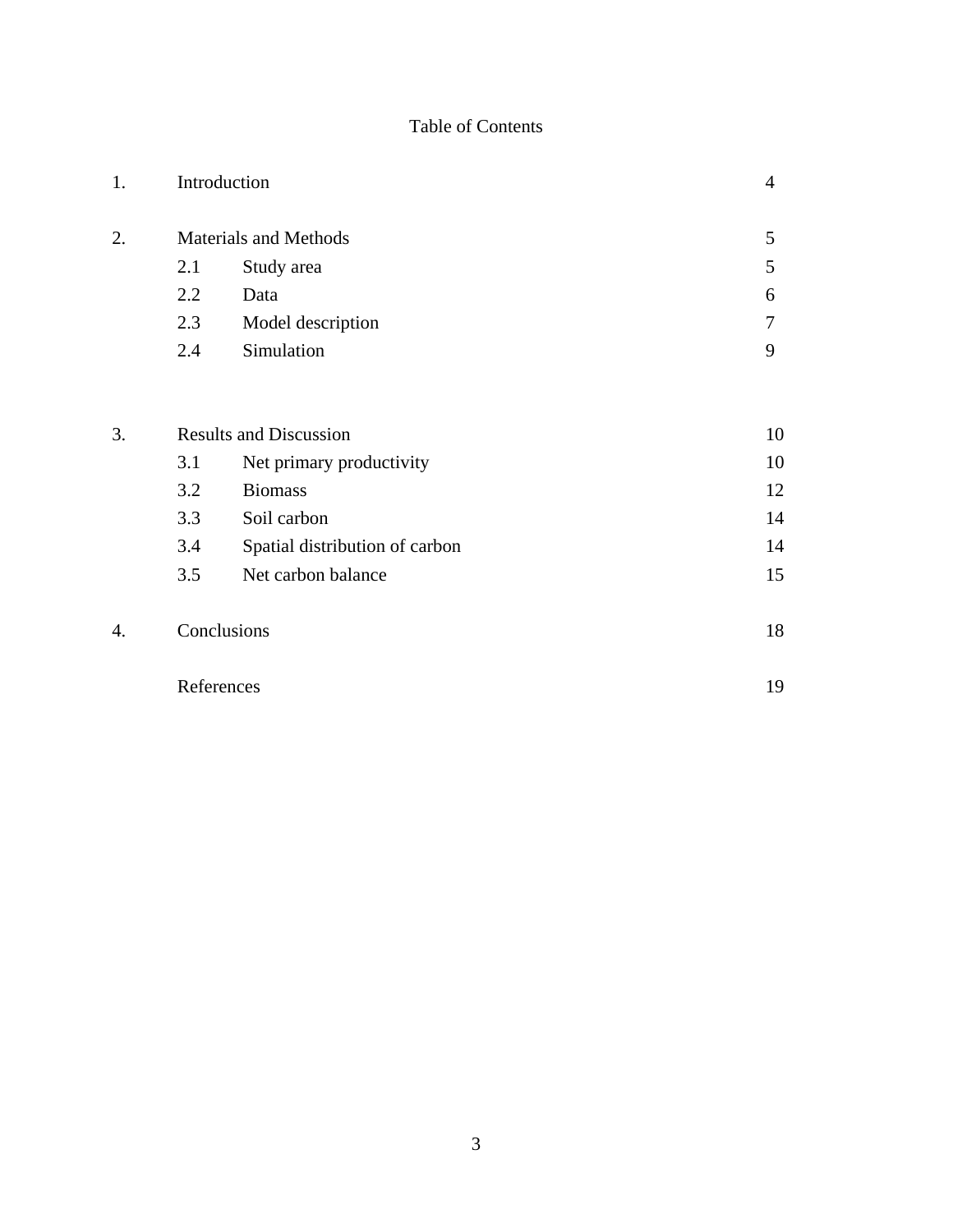#### **1. Introduction**

The boreal forest ecosystems play a significant role in the global carbon cycle and are sensitive to global climate change. The warming in the boreal ecosystem region may result in large-scale displacement and redistribution of boreal forests (Emanuel et al. 1985, Pastor and Post 1998, Neilson and Marks 1994), and the responses of the forest ecosystems will likely feedback on the climate. In Ontario, the forests and soils in the boreal region have large capacities both to store and release carbon as they occupy about 17% of Canada's forest land. Recent carbon budget studies showed that Ontario boreal ecosystems contain 79% of biomass carbon, 89% of soil carbon, and 85% of carbon releases in whole region of Ontario (Liu et al. 2002b). Such vast carbon reservoirs consist of carbon pools that highly connect to each other in ecosystems. These carbon pools are affected by environmental conditions, for example, the organic carbon content of the biomass, forest floor, and mineral soil is the result of interactions between climate, succession, vegetation type, soil moisture, temperature, nutrient availability, soil texture, and disturbance regime (Banfield et al., 2002). Our quantitative understanding of these relationships and interactions, however, is inadequate, particularly for capturing carbon dynamics and spatial distributions.

During the past decade, the temporal dynamics and spatial distribution of carbon sequestration has been simulated in a numbers of studies for Canada's boreal ecosystems. They estimated above-ground biomass (Kurz et al., 1996a; Halliwell and Apps, 1997a; Penner et al., 1997; Price et al., 1999; Kimball et al., 2000; Banfield et al., 2002; Foster and Morrison, 2002), below-ground biomass (Kurz et al., 1996b), NPP (Peng and Apps, 1999; Kimball et al., 2000; Liu et al., 1997 and 2002a; Chen et al. 2002 and 2003), and soil carbon (Kurz et al., 1992 and 1996a; Dixon et al., 1994; Halliwell et al., 1995; Nalder and Merriam, 1995; Halliwell and Apps, 1997b; Siltanen et al., 1997; Lai et al., 1997; Peng, 1998; Price et al., 1999). However, there are few studies that estimated overall variables of carbon dynamics and budget. Because of the complex interactions among each carbon pool, the integrated simulation is expected to systematically explain boreal ecosystems. Moreover, most of the studies assessed NPP in stand level using scarce sampled stands (Gower et al, 1998; Ryan et al., 1998; Price et al., 1999) for describing stands at both temporal and spatial points, or in broad scale using remote sensing data (Chen et al. 2003; Liu et al., 1997 and 2002a) for describing forests in a wide area. In practice, the forest management requires to understand how the carbon variations relate to different site variables at the management unit scale.

In this study, we performed an integrated simulation of temporal and spatial carbon dynamics at landscape level in LAMF. The model used for estimating the boreal ecosystem of the LAMF is a generic hybrid model of TRIPLEX1.0, which involves key processes of ecosystem simulation such as photosynthetically active radiation (PAR), gross primary productivity (GPP), biomass, soil carbon, soil nitrogen, and soil water. This model has recently been calibrated and tested using the field measurements collected in Ontario (Peng et al., 2002) and in central Canada (Zhou et al., 2003). GIS technology was used to prepare the data for initial inputs of the simulation model, and integrate the temporal and spatial distributions for output variables. The climate data for each stand were interpolated using the downscale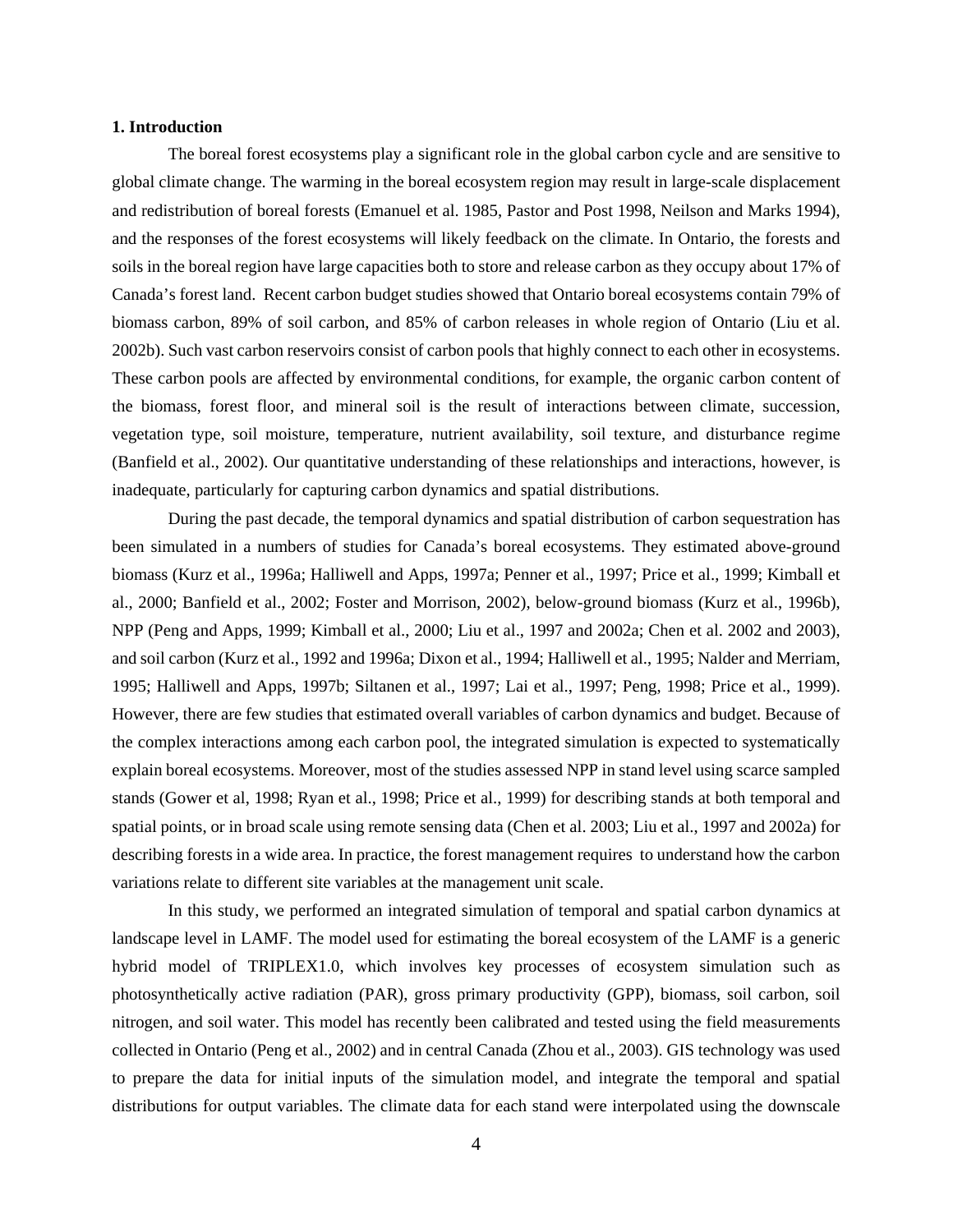algorithm (Oelschlagel, 1995), and the estimation period ranged from 1990 to 2000 with monthly time step.

The aims of this study were to: (1) assess the temporal and spatial variability in carbon storage; (2) present a comprehensive estimation of carbon budget for boreal ecosystems in LAMF; and (3) provide the gap information needed for local forest managers to develop ecological and carbon-based indicators and monitor the sustainability of forest ecosystems. This paper reports the descriptions and analyses of the productivity dynamics and climate effect, carbon density and spatial distribution at landscape level, and net carbon balance in the local region. It also provides the quantitative reference for the practice of forest management and planning at the local scale.

#### **2. Materials and Methods**

#### **2.1. Study area**

The LAMF is one of 11 model forests across Canada that was supported by Canadian Model Forest Program. The Canadian Forest Service (CFS) initiated the Canadian Model Forest Network in 1992 to bring together a wide range of people and groups with interests in forests and sustainable forest management. The LAMF is located in the boreal forest of northeastern Ontario (Figure 1) and has a total area (land and water) of 1.2 million hectares, and forest land area of 0.9 million hectares approximately. As shown in Figure 1, the LAMF is divided by Iroquois Falls into two parts: the part of Iroquois Falls North has forest land area of 0.8 million hectares, and Iroquois Falls South has 0.1 million hectares approximately.



Figure 1. Location of the Lake Abitibi Model Forest (LAMF)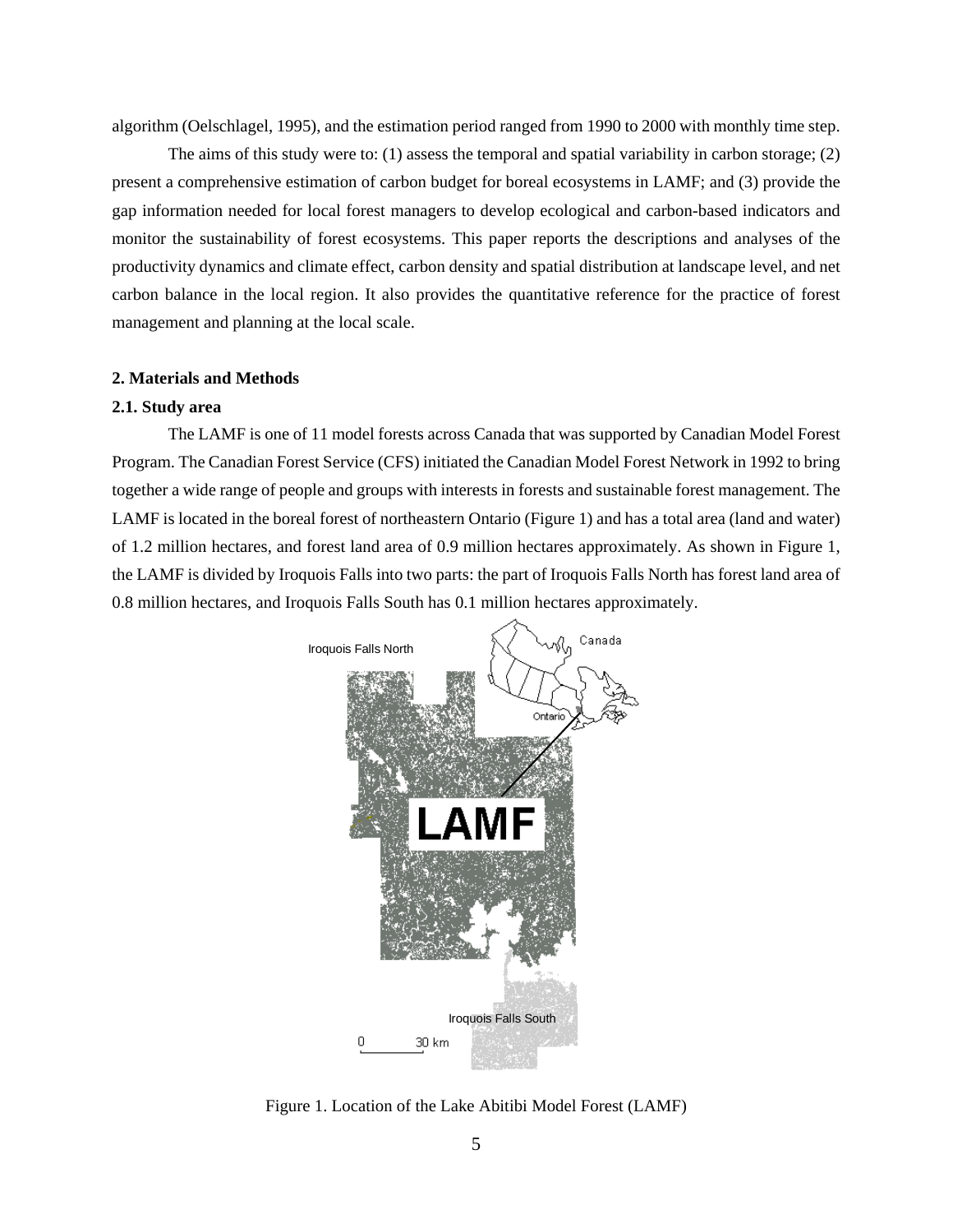The physiography of the LAMF is dominated by the Great Northern Clay Belt (Griffin, 2001). This area near Baltic lowland is rolling and lower, and the elevation ranges from 250 to 350 m above sea level. A large area dominated by glacial outwash includes primarily fine texture clay, covered by organic deposits in poorly drained areas (Environment Canada, 2000 and Griffin, 2001). About 50% of the land in the LAMF is organic deposits or peatlands, and others are covered by glacial landforms such as eskers, moraines and drumlins. The climate of LAMF and its associated weather are due to the influence of James Bay to the north (Environment Canada, 2000). It is characterized by a Humid-Continental climate of short, cool to moderately warm summers and long, cold to severe winters.

#### **2.2. Data**

#### **2.2.1. Forest stands**

In LAMF, there were primarily eight dominant species listed as follows: trembling aspen (*Populus tremuloides*), jack pine (*Pinus banskiana*), black spruce (*Picea mariana*), black ash (*Fraxinus nigra*), balsam fir (*Abies balsamea*), cedar (*Cedrus*), larch (*Larix*), and balsam poplar (*Populus balsamifera*). Tree ages ranged from 2 to 283 in 2000, and were older in Iroquois Falls North than in Iroquois Falls South (see the regeneration year in Figure 7a for details). The vegetation and site data of the forest ecosystem are available in LAMF, and collected as the attribution data of GIS ArcView. To express each layer map processed in TRIPLEX1.0 and GIS, the simulation requires a data set on the stand level, such as tree species and site class for parameterization, and tree age and stocking for initialization. These data were compiled for every stand since the polygon in GIS spatial files corresponded to the forest stand.

#### **2.2.2. Disturbances**

The disturbance conditions affected the estimation of carbon budget in whole region. Some harvest was operated in LAMF during the 1990s. The annual allowable cut (AAC) is approximately  $750,000 \text{ m}^3$ . This AAC was converted from the allowable harvest area (approximately 8,670 ha annually, 0.11% of the total forest area in LAMF land) as described in the Forest Management Plan which is renewable every five years. To ensure the areas that have been harvested were successfully regenerated, the regeneration activities are monitored based on the prescription that was developed for a specific harvest area. The regeneration success has increased significantly from 1985 to 2000 in the LAMF (Griffin, 2001). The observations of forest fire occurrence are obtained from the database constructed by Ontario Ministry of Natural Resources (OMNR). OMNR has produced a comprehensive database for all large fires (greater than  $2 \text{ km}^2$ ) that occurred in Ontario since 1921 (Fleming, et al., 2002).

#### **2.2.3. Soil texture**

The soils in the LAMF are primarily fine textured clays, covered by organic deposits in poorly drained areas (Griffin, 2001). These organic deposits or peatlands comprise more than 50% of the LAMF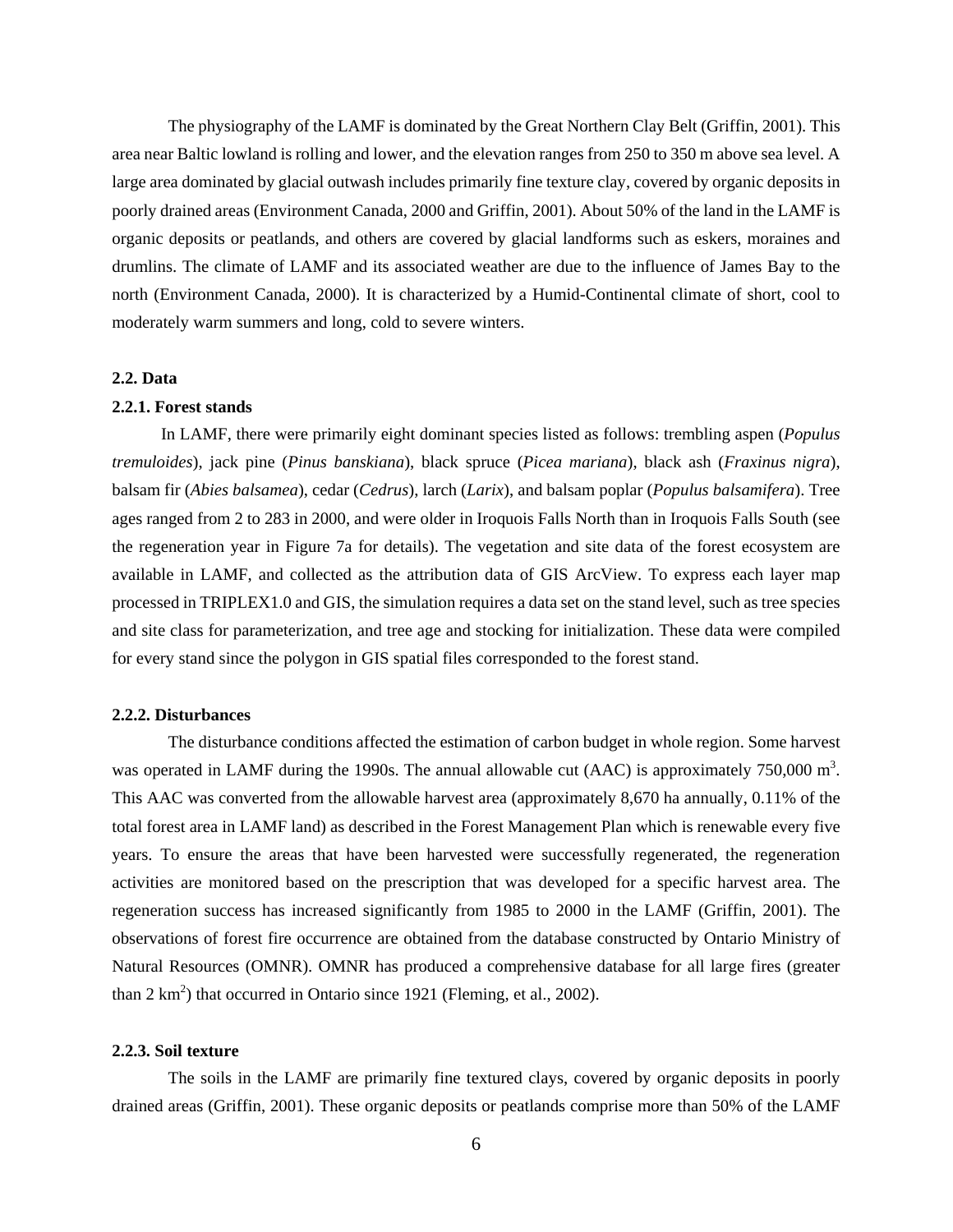area. There are also a number of glacial landforms such as eskers, moraines and drumlins. Ontario Land Inventory and Primeland /Site Information System (Elkie, et al., 2000) presented details of soils in Ontario forest ecoregions. The area proportions of soil composition in LAMF are 65, 2, 16, 2 and 15% for clay, clay and medium sand, fine sand, medium sand, and unclassified, respectively.

#### **2.2.4. Climate data**

The climate data used in this study were obtained from the Canadian Climate database (CCCma, 2003). The average air temperature and precipitation are available at a spatial grid with a horizontal resolution of  $3.75^\circ \times 3.71^\circ$  (longitude  $\times$  latitude). Downscaling technique was applied for resolving the finer features of forest ecosystem that is sensitive to local climate and obtaining representative values at the centre points of each stand. We assumed values at centroid points represent averages of climate conditions in those stands. To downscale for LAMF, only the four nearest grid points around the target location were used for the interpolation procedure that defined each variable on a spherical surface and reported by Oelschlagel (1995). For air temperature and precipitation, the monthly averages at every grid point were interpolated and the result was added to the averages in the target location. Figure 2 illustrates the annual temperature and precipitation downscaled for 1995 as an example.



Figure 2. The annual temperature  $(C<sup>o</sup>)(a)$  and precipitation (mm)(b) downscaled for LAMF in 1995

#### **2.3. Model description**

The TRIPLEX1.0 (Peng et al. 2002) is a generic hybrid simulation model which combines advantages of both empirical and process-based models. This model was constructed for bridging the gap between empirical forest growth and yield and process-based carbon balance models. One of its specialities is its integrity to simulate each monthly process of carbon cycle. The simulation of the TRIPLEX1.0 involves key processes and carbon dynamics of forest ecosystem including PAR, GPP, forest growth,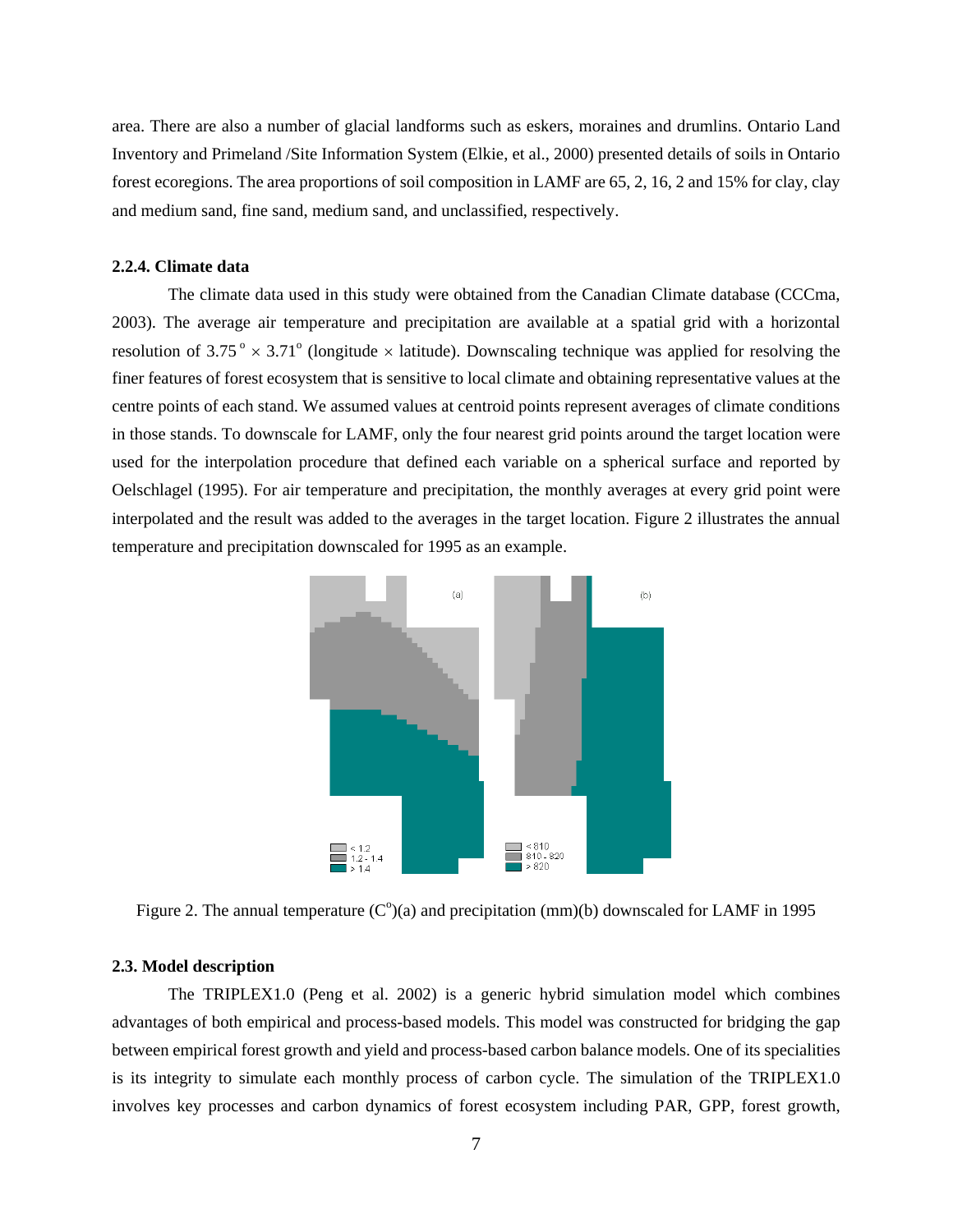biomass, soil carbon, soil nitrogen, and soil water. All simulations were conducted with a monthly time step, while simulation output is summed up yearly. The structure of the TRIPLEX1.0 (Figure 3) includes four major components.



Figure 3. The structure of ecosystem simulation model TRIPLEX1.0 (Peng et al. 2002)

(1) Forest production. This sub-model estimates photosynthetically active radiation (PAR), Gross Primary Productivity (GPP), and above-ground and below-ground biomass. The PAR was calculated as a function of solar constant, radiation fraction, solar height, and atmospheric absorption. The initial PAR was estimated as a solar constant (1360  $Wm<sup>2</sup>$ ) (Bossel, 1996), and the solar radiation fraction was set as 0.47 (Bossel, 1996). The solar height is calculated depending on the latitude of the site and the time of day. GPP was calculated monthly on the basis of received PAR, forest age, monthly mean air temperature, vapour pressure deficiency, soil drought, and percentage of frost days in the month. There is a fixed fraction  $(C_{NPP}=0.39)$  suggested by Ryan et al. (1997) for estimating the proportion of NPP in GPP for boreal forest ecosystem. Carbon allocation was defined depending on the apportionment of carbon assimilation among the foliage, stem and root.

(2) Soil carbon and nitrogen submodel that simulates carbon and nitrogen dynamics in litter and soil pools. This part was based on CENTURY's soil decomposition submodel (Parton et al., 1987, 1993). It provides carbon and nitrogen mineralization rates for Canadian boreal forest ecosystems. The rate of soil carbon decomposition for each pool is calculated as a function of carbon stock for a particular pool, maximum decomposition rate, effects of soil moisture and temperature.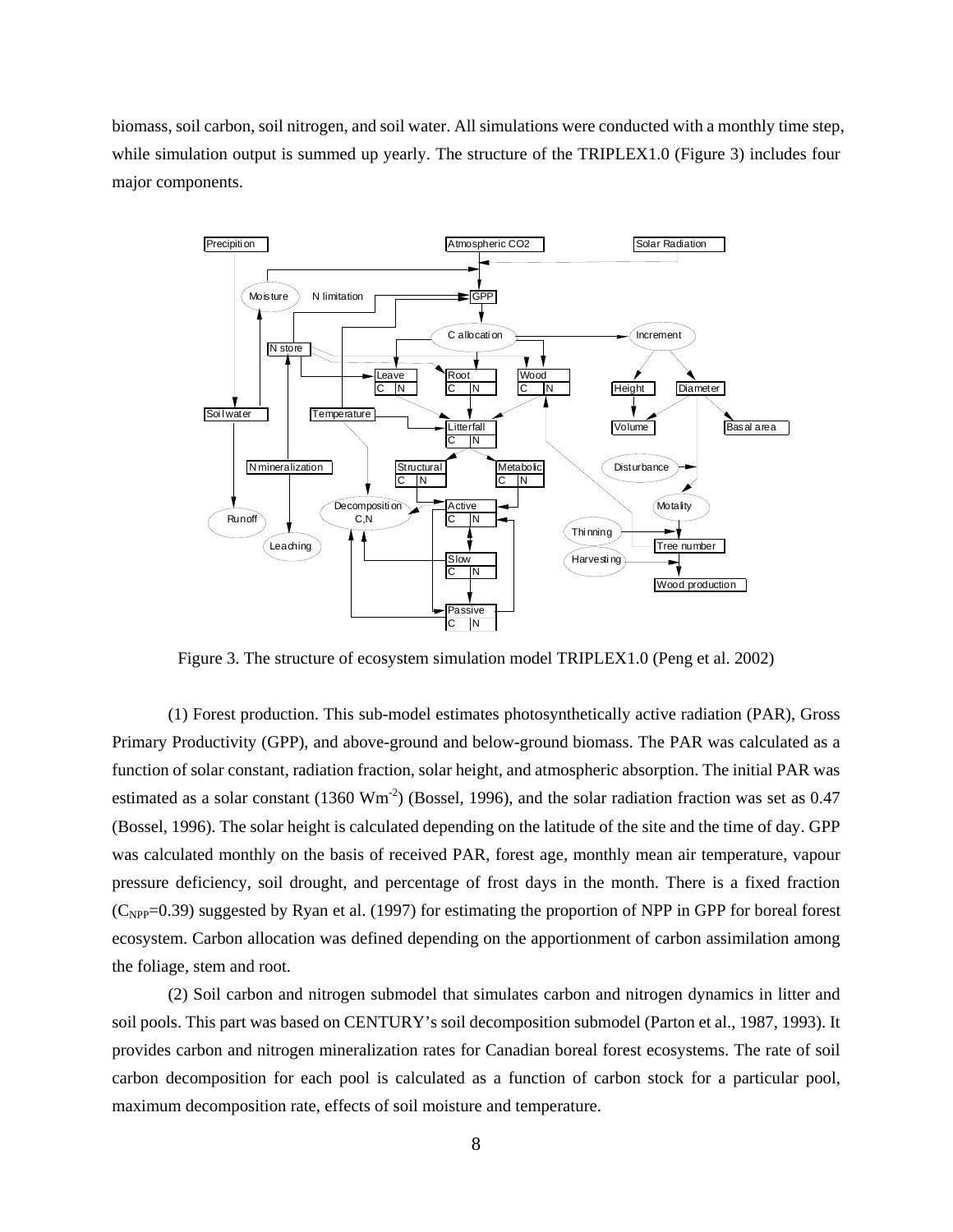(3) Forest growth and yield submodel that calculates tree growth and yield variables (e.g., height, diameter, basal area, and volume). Annual increments of individual tree height are calculated as a function of stem wood biomass increment, tree diameter at breast height, height/diameter ratio, wood density, and tree form factor. Height and diameter growth is influenced by a combination of physiological and morphological responses to environmental factors. Height to diameter ratio has been proposed as an alternative competition index to be used in determining the free growth status of the tree. Three assumptions proposed by Bossel, (1996) were used for calculating tree height and DBH growth: a) if crown competition is occurring, trees grow more in height; b) if no crown competition, trees grow faster in diameter; and c) carbon mass of an individual tree is estimated as a product of tree volume and the specific wood carbon density.

(4) Soil water balance submodel that simulates water balance and dynamics. This component incorporated the soil water submodel of CENTURY. It is a simplified water budget model that calculates monthly water loss through transpiration, evaporation, water content of soil, and snow water content. Water inputs are rainfall including snow; outputs are transpiration, evaporation, and leached water.

The TRIPLEX1.0 has been calibrated and validated for pure jack pine stand in Ontario (Peng et al., 2002; Liu et al., 2002c) and for major boreal tree species in central Canada (Zhou et al., 2003) before being applied to LAMF.

#### **2.4. Simulations**

The simulation was performed for net primary productivity (NPP), above-ground and below-ground biomass, soil carbon as well as forest growth. The ecosystem carbon balance for whole region was estimated based on simulation results. The carbon balance was calculated using the following equations:

Net Carbon Balance (NCB) = Carbon uptake (NPP) – Carbon Release Net Biome Productivity (NBP) =  $NCB - Carbon Loss$  by Harvesting

where "Carbon Release" includes carbon emissions by root heterotrophic respiration and soil decomposition, NPP accumulates the forest biomass over years and produces litterfalls thatdecompose and add the carbon to soil, and the annual harvest is removing forest biomass away from the ecosystem and results in a decrease of carbon stock.

The parameters used in TRIPLEX1.0 for the boreal forest ecosystems in Canada are available from our previous study (Zhou et al., 2003). These parameters were adjusted depending on forest stand and site conditions. The primary parameters for this study is listed with their references in Table 1.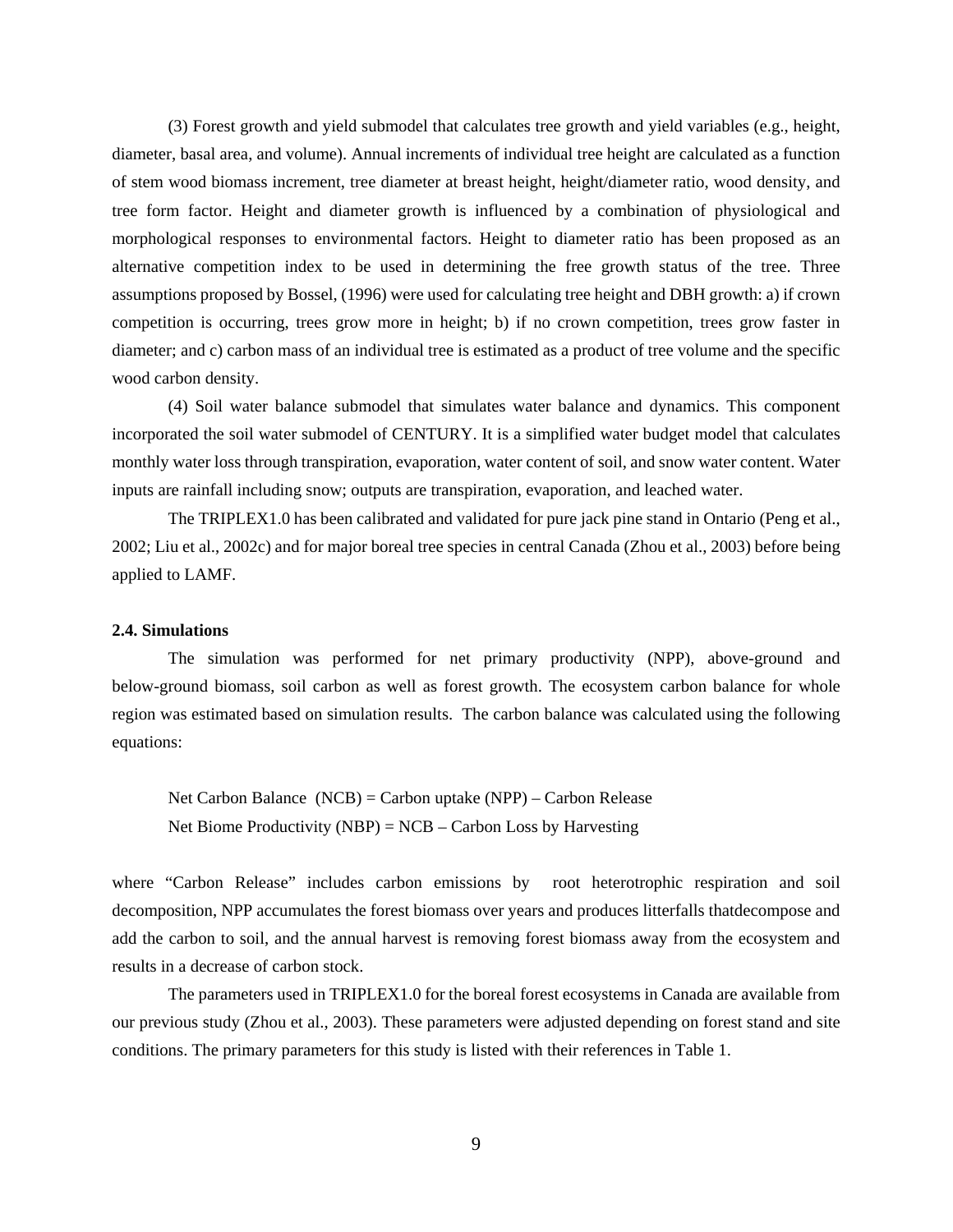| Parameter       | Description                             | <b>Note</b>  |
|-----------------|-----------------------------------------|--------------|
| Tveg= $5$       | Temperature of vegetation begin         | a            |
| $Sla=6$         | and end                                 | b            |
| $Topt=15$       | Specific leaf area                      | b            |
| $Cepp=0.39$     | Optimum temperature for producing       | $\mathbf{C}$ |
| $Cloud=0.4$     | <b>GPP</b>                              | a            |
| AlphaC= $0.05$  | Convert GPP to NPP                      | d            |
| Gama $S=0$      | Cloud ratio for a month                 | Assumption   |
| $Lnr=0.26$      | Canopy quantum efficiency               | e            |
| $K1-K8$         | Stem loss ratio                         | e            |
| $A1=15$         | Lignin-nitrogen ratio from N Module     | e            |
| $A2=15$         | Max decomposition rate in soil          | e            |
| $A3=15$         | Soil water depth of layer 1 (cm)        | e            |
| $AWL1=0.5$      | Soil water depth of layer 2 (cm)        | e            |
| $AWL2=0.3$      | Soil water depth of layer 3 (cm)        | e            |
| $AWL3=0.2$      | Relative root density (layer 1)         | e            |
| $KF=0.5$        | Relative root density (layer 2)         | Assumption   |
| $KD=0.5$        | Relative root density (layer 3)         | Assumption   |
| $\text{KX}=0.3$ | Fraction of $H_2O$ flow to stream       | Assumption   |
| $CD=15$         | Fraction of $H_2O$ flow to deep storage | a            |
| $AgeMax=200$    | Fraction of deep storage water to       | Assumption   |
| MiuNorm=0.07    | stream                                  | f            |
| MiuCrowd=0.02   | Crown to stem diameter ratio            | a            |
| $GamaR=0.21$    | Maxmum tree age to grow                 | g            |
| MaxGama=0.01    | Normal mortality ratio (yearly)         | $\mathbf h$  |
|                 | Crowding mortality ratio (yearly)       |              |
|                 | Root loss ratio (yearly)                |              |
|                 | Max foliage loss ratio (yearly)         |              |

Table 1. Primary parameters used in the TRIPLEX simulations

<sup>a</sup> Bossel, et al., 1996; <sup>b</sup> Kimball et al., 1997; <sup>c</sup> Ryan et al., 1997; <sup>d</sup> Landsberg and Waring, 1997; <sup>e</sup> The values are given by CENTURY (Parton et al., 1993); <sup>f</sup> estimated based on literatures, and considered as <0.1 yearly when the tree density is less than 6000 trees ha<sup>-1</sup> (Plonski, 1974; Mitchell, 2000); <sup>g</sup> Steele et al., 1997; <sup>h</sup> estimated based on results (0.069-0.083 yaer<sup>-1</sup> in southern BOREAS area) of Gower et al., 1997.

#### **3. Results and Discussions**

#### **3.1. Net Primary Productivity**

The simulation results show the average NPP increased from 3.26 in 1990 to 3.34 (tC ha<sup>-1</sup> yr<sup>-1</sup>) in 2000. Comparing simulated NPP with other studies, the simulation of average  $(3.26 - 3.34 \text{ tC h}a^{-1} \text{ yr}^{-1}$ , SD=0.79) is consistent with the range estimated at stand level (2.16-3.92 tC ha<sup>-1</sup> yr<sup>-1</sup>, Gower et al., 1998) for NSA and SSA, and national level  $(3.08 \text{ tC} \text{ ha}^{-1} \text{ yr}^{-1}$ , SD=1.15, data from Liu et al., 2002a) for LAMF (see Figure 5a and b). Our results are close to other studies for Ontario boreal forests, for example, using MIAMI model (Lieth, 1975) for LAMF in Ontario (3.54 tC ha<sup>-1</sup> yr<sup>-1</sup>, this study), CBM-CFS2 for Ontario's boreal area (3.65 tC ha<sup>-1</sup> yr<sup>-1</sup>, Liu et al., 2002a), and CENTURY4.0 for BOREAS of central Canada (2.54-2.73 tC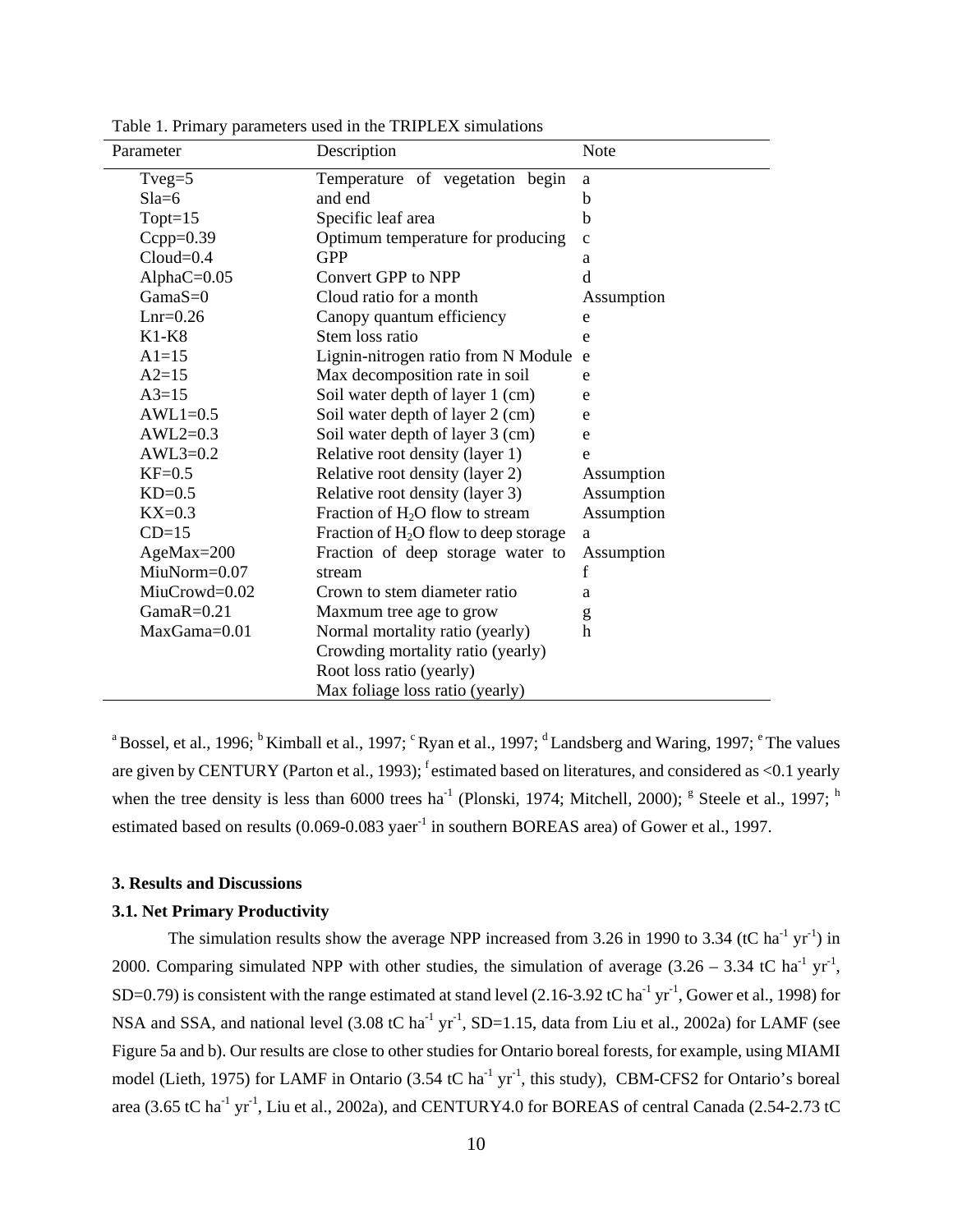ha<sup>-1</sup> yr<sup>-1</sup>, Peng et al., 1999). Our results indicate that the distribution of NPP for LAMF at landscape level was within the range estimated by Gower et al.  $(2.16-3.92 \text{ tC ha}^{-1} \text{ yr}^{-1})$ .



Figure 4. Variation of simulated NPP in relation to annual total precipitation and annual mean temperature in LAMF. The climate data are averaged over the study region.



Figure 5. The comparison between NPP (t C ha-1 yr-1) simulations at landscape (a) and remote sensing (b) levels for LAMF in 1995. (a) was based on the simulation for 1995 (averaged 3.28 tC ha-1 yr-1, SD=0.79), and (b) was converted using spatial data from Liu et al. (2002a) for 1994 (averaged 3.08 tC ha-1 yr-1, SD=1.15). The grid size is 3x3 km.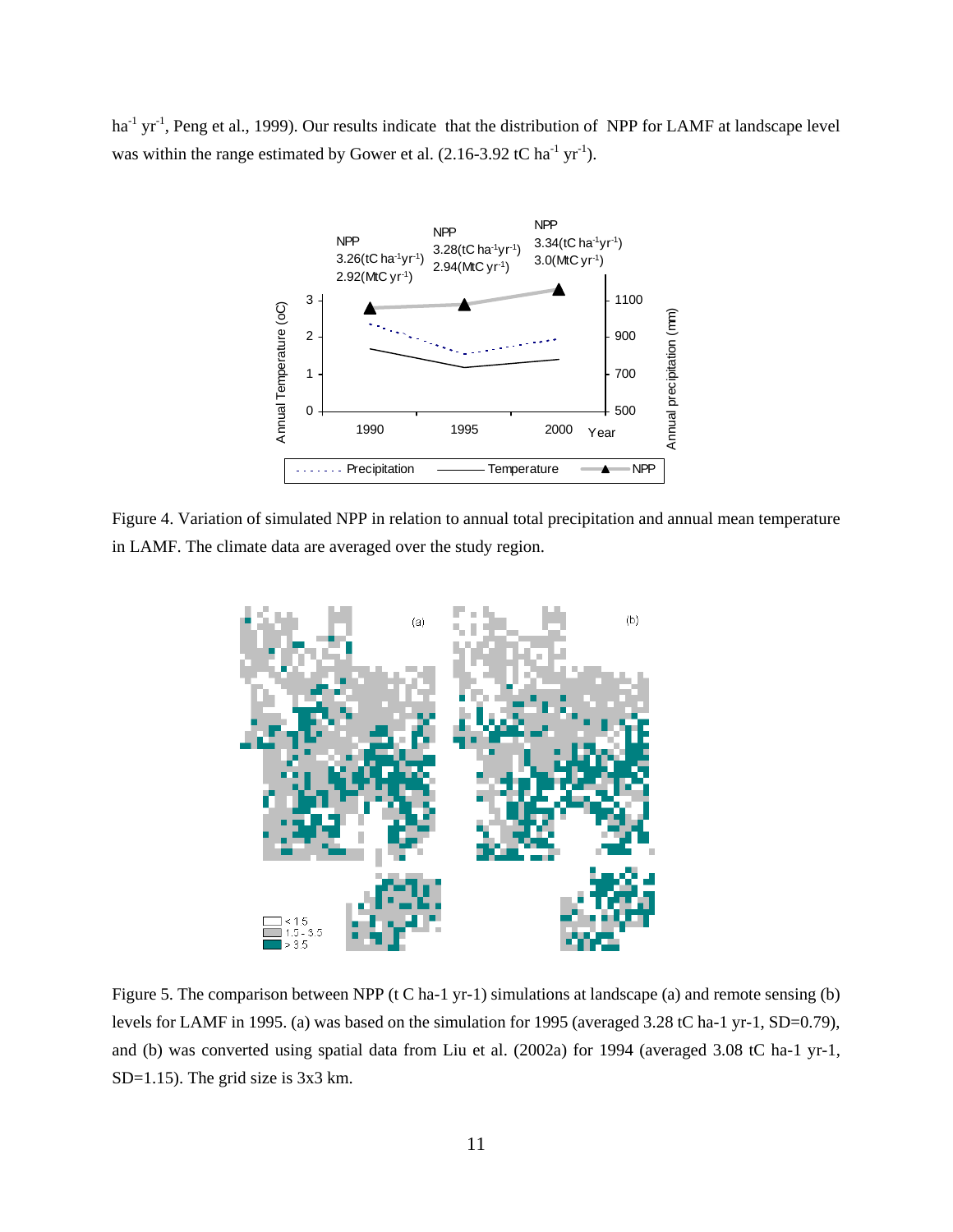The total NPP in LAMF also increased in the 1990s, but the increase rate varied with local climate conditions. The relationships between NPP and climate did not appear to be direct, however, our results show that the increase rate was affected by temperature and precipitation (Figure 4). For example, Figure 4 shows the different increases of annual NPP during the estimation period and corresponding climate conditions. Both mean annual precipitation and temperature were undulating from 1990 to 2000, and they were around 65 mm and  $0.6^{\circ}$ C lower in 1995 than in 1990. The total annual NPPs were almost the same in 1990 and 1995. It can be considered that lower annual precipitation and temperature caused a lower rate of NPP increment in 1995. While the precipitation and temperature reascend in 2000, the annual NPP increased as well. Depending on the percentage of the variation, the annual temperature was more sensitive than precipitation to NPP.

#### **3.2. Biomass**

The results of average biomass density provided a range of  $106.5$ -125.3 (t ha<sup>-1</sup>) for the studied area of LAMF. In three primary major species, the biomass density of black spruce was 12% and 17% higher than aspen and jack pine in 2000 (see Table 2). The comparison between observation and estimation shows that the LAMF's above-ground biomass was occurring within the reasonable range: 75-100 t ha-1 obtained from Canada's forest biomass resources (Penner et al., 1997) for above-ground biomass in boreal forest ecosystems. Because black spruce had highest percentage (78%) of above-ground biomass in LAMF, the biomass density of black spruce represented approximately regional average at landscape level. It was slightly higher than the range (73.3-91.1 t ha<sup>-1</sup>) in central Canada (Newcomer et al., 2000) and the average  $(86 \text{ t ha}^{-1})$  in Boreal West (Banfield et al., 2002), since the difference exists among Boreal East (LAMF), West and Centre area. The understory biomass was not calculated independently because of its small proportion, e.g. less than one percent of total biomass (Gower et al., 1998).

Table 2. Comparison of simulated above-ground biomass<sup>a</sup> (t ha<sup>-1</sup>) with estimations and observations at landscape level.

| Black spruce | Trembling aspen        | Jack pine | Reference <sup>b</sup>                    |
|--------------|------------------------|-----------|-------------------------------------------|
| 95.2         | 84.9                   | $80.8\,$  | Simulation using TRIPLEX1.0 in this study |
| 91.1         | 80.8                   | 73.3      |                                           |
|              | $75-100$ (all species) |           |                                           |

<sup>a</sup> total biomass was estimated as 125.3, 111.8, and 106.5 tC ha<sup>-1</sup> for black spruce, trembling aspen, and jack pine, respectively. <sup>b</sup> references: 1, Observations from the field data of BOREAS, central Canada including southern study area (SSA) and northern study area (NSA), Newcomer et al., 2000; 2, Estimated from the 1994 Canadian Forest Inventory, LAMF in Ontario, Penner et al., 1997.

The dynamics of below-ground biomass was also simulated for LAMF ecosystems. The below-ground biomass was calculated for coarse roots greater than 5 mm, and fine roots less than and equal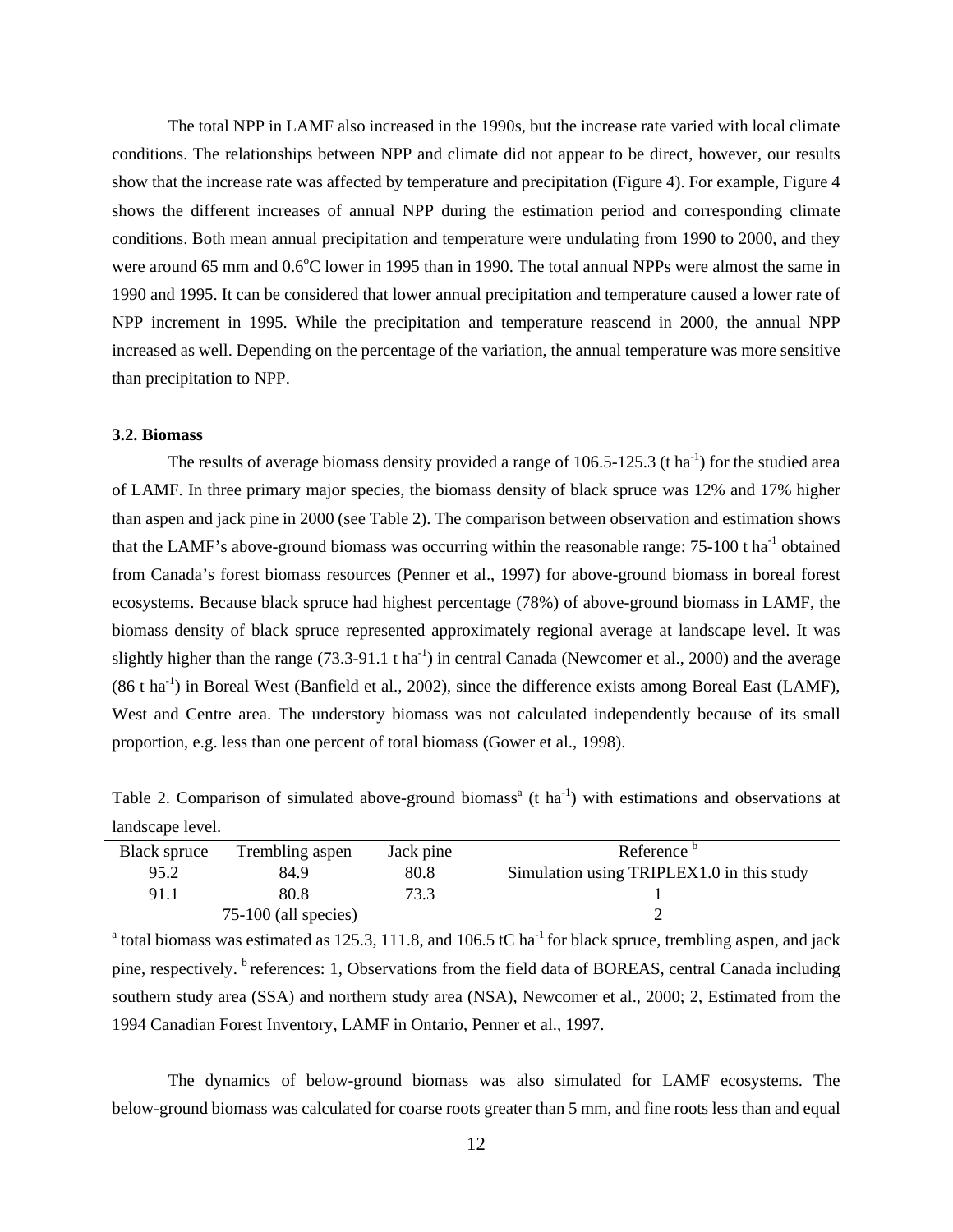to 5 mm (classified by Ryan et al., 1998). Generally speaking, a tendency for below-ground biomass is that different sites affected the proportion of above-ground and below-ground biomass. Roots are well-growing in poor soil, such as sandy, arid, or lower site class. Our simulation revealed the different percentages of below-ground to total biomass by site class (Figure 6). Averagely, the below-ground biomass was estimated as 24% of above-ground biomass in LAMF. This proportion is close to the results (regressed 23.2% and averaged 24.2%) reported by Kurz et al. (1996) and Ryan et al. (1997) for Canadian forest.



Figure 6. Simulated proportion of below-ground to above-ground biomass in LAMF for 2000, simulated using TRIPLEX1.0.

|                             | Method                                                                                                                    | Reference <sup>a</sup> |
|-----------------------------|---------------------------------------------------------------------------------------------------------------------------|------------------------|
| Average soil C density      |                                                                                                                           |                        |
| Simulation:                 |                                                                                                                           |                        |
| 93.9 $(28.3)^{b}$           | TRIPLEX1.0., LAMF, Boreal East                                                                                            | This study             |
| 72.7(20.3)                  | CENTURY4.0., Central Canada                                                                                               |                        |
| 125-130                     | CBM-CFS., Boreal East and West <sup>c</sup>                                                                               | 2                      |
| Measurement and estimation: |                                                                                                                           |                        |
| 121(45)                     | Soil C is to 100 cm depth, Boreal West                                                                                    | 3                      |
| 81(4.7)                     | Soil C is to 100 cm depth, Boreal West                                                                                    | 4                      |
| 111(5.6)                    | Soil C is to 100 cm depth, Boreal East                                                                                    | 4                      |
| 118(15.0)                   | Estimation, Boreal East and West                                                                                          | 2                      |
| 113.9(54.1)                 | Soil C is to 100 cm depth, Central Canada                                                                                 | 5                      |
|                             | $^{\circ}$ references: 1, Peng et al. 1998; 2, Kurz et al. 1992; 3, Johnston and Uhlig 1999; 4, Siltanen et al. 19975, 5, |                        |

Table 3. Comparison of simulated soil carbon density (t C ha<sup>-1</sup>) for LAMF in 2000 with measurements and estimations at landscape level

Halliwell and Apps 1997. <sup>b</sup> round brackets denote standard deviations of cited carbon values. <sup>c</sup> categorized for Ecoclimatic regions of Canada.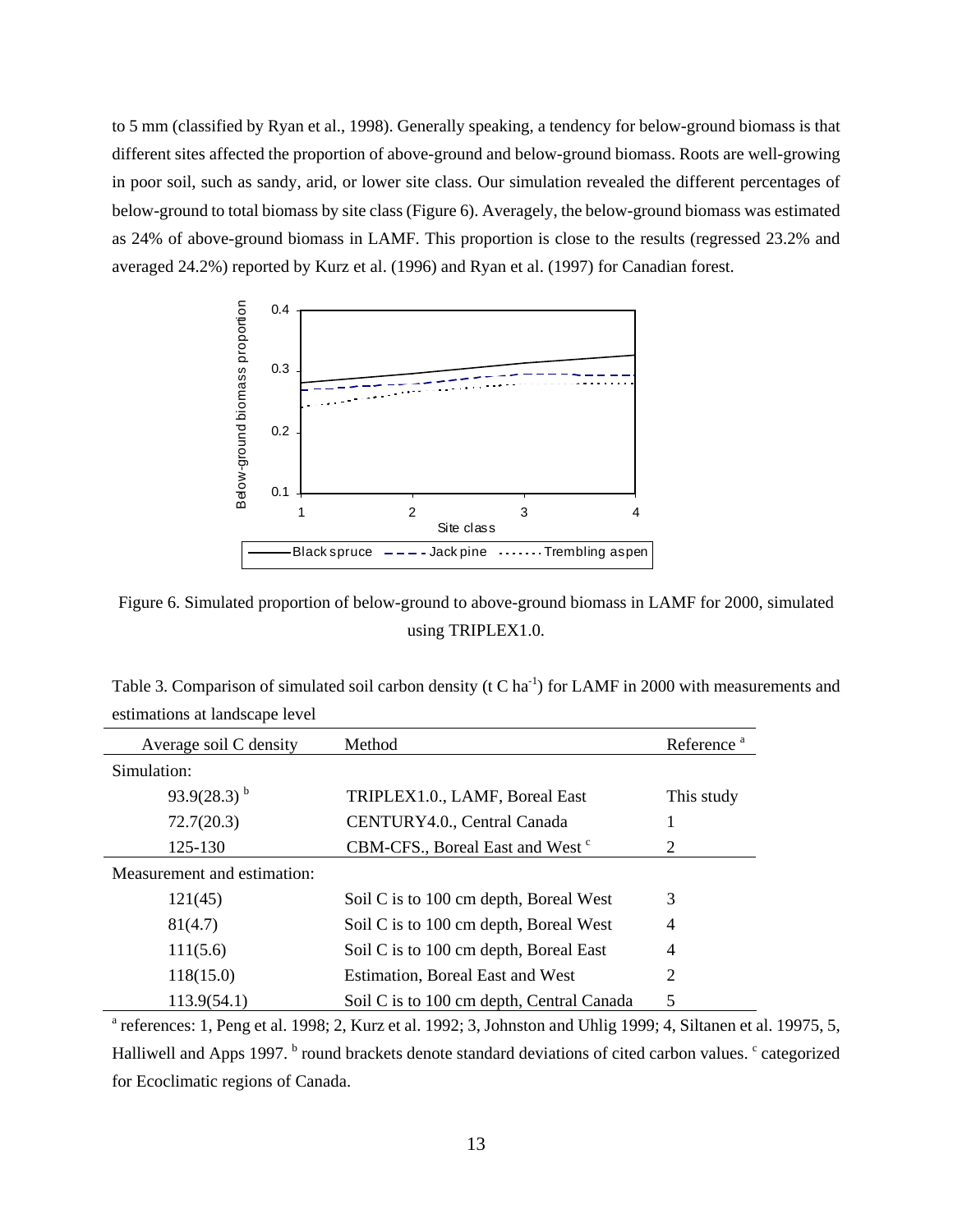#### **3.3 Soil carbon**

Total soil carbon in LAMF is estimated at 83.7 MtC in 2000, and average soil carbon density is 93.9 tC ha<sup>-1</sup> approximately (Table 3). All estimations of soil carbon in this study are limited for forest lands only, which do not include lakes, rivers, and any non-forest lands. The contribution of soil carbon to total ecosystem carbon, which includes above-ground biomass, below-ground biomass, detritus, and soil carbon, was estimated and compared with two age class groups. Results indicated that an average soil carbon contributes approximately 60% of total ecosystem carbon for all age stands. Younger stands (<100 years) had higher percentage (around 66%) and older stands (>100 years) got lower (around 51%) in LAMF. This was because biomass carbon occurred less in younger stands than older. The total forest ecosystem carbon (including vegetation, detritus, and soil) content was 154.4 tC ha<sup>-1</sup> with 60% of the carbon (93.9 tC ha<sup>-1</sup>) in soil including litterfalls. This means that the proportion of soil and above-ground biomass carbon is in agreement with our analysis of the field data (the ratio is about 2:1) from BOREAS (Newcomer et al., 2000) and other available databases (Siltanen et al., 1997, CLBRR, 1993, ORNL, 2002) of boreal ecosystems. This proportion was also reported by Price et al. (1997) and Peng et al. (1998) in their studies for boreal ecosystems in central Canada. Unfortunately, we don't have the point by point of field measurements of soil carbon for entire LAMF, so we have to use the existing national soil carbon database as general reference to verify our model simulations. As references for an overview, Table 3 compares the soil carbon density with other recent studies for Canada's boreal region. The soil carbon density ranges from 81 to 113.9 tC ha<sup>-1</sup> for field measurements and 72.7 to 118 tC ha<sup>-1</sup> for model simulations. Our TRIPLEX simulation has a good agreement within the ranges of observations.

Generally, litterfalls return carbon from biomass carbon stocks to soils, and different stand age and tree species determine the soil carbon flux. Based on our simulation, we noticed little differences in soil carbon between the stands with different tree species; however, we did not compare them with observations in this study because of lacking necessary data on soil details such as soil nutrient, layer depth, and moisture. We also found no significant variation of soil carbon in LAMF during the period from 1990 to 2000, although climate condition was changing. It implies that soil carbon was relatively stable in LAMF without intensive disturbances (e.g., neither large harvest cutting nor forest fire) which can cause the increase of soil carbon flux and result in a variation of soil carbon.

#### **3.4 Spatial distribution of carbon**

The distribution of biomass density was closely related with tree age distribution (see Figure 7). The soil type, stand nutrition condition, and site class also determine the accumulation rate of biomass. We divided the LAMF region into two sub-regions (Iroquois Falls North and South) and investigated their differences in spatial distribution of carbon.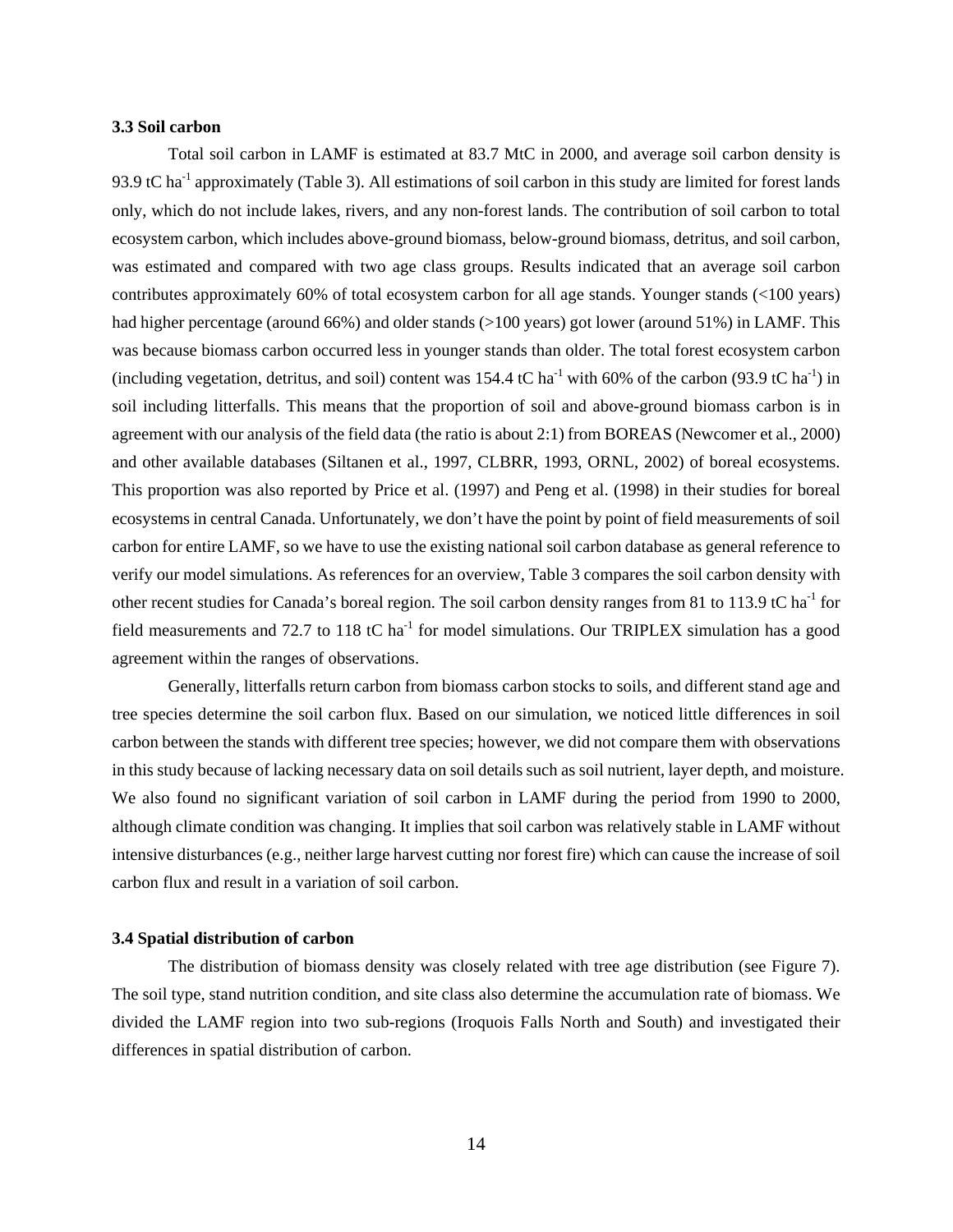

Figure 7. The distributions of the regeneration year (a), and total biomass density (t ha-1) including aboveand below-ground (b) for LAMF in 2000. The regeneration year was inventoried at stand level and biomass was estimated at landscape level (grid size is 3x3 km).

Table 4 shows how these factors affected NPP and biomass density in different regions of LAMF, and Figure 5a and Figure 7b illustrate spatial distributions of NPP and biomass density at landscape level. Patterns for each stand are summed (Table 4) to provide an assessment of the biomass accumulation and productivity. We found that younger stands had higher NPP and lower biomass density; poor sites (site class 3 and 4) had both lower NPP and biomass density; trembling aspen stands generally had higher NPP; and both NPP and biomass density were slightly higher in Iroquois Falls North than South (Table 4, Figures 6 and 7). As shown in Figure 5 and Figure 7a, the comparison with the simulation at broad scale (Liu et al., 2002a) imply the higher NPP occurred in younger stands, having regeneration in the years after 1950.

#### **3.5. Net carbon balance**

To summarize each carbon pool and flux for entire region of the LAMF, net carbon balance was estimated for the LAMF (Table 5). Figure 8 illustrates the carbon budget of LAMF for 2000. The net carbon balance reached 2.04 Mt C yr-1, and NBP was estimated about 1.92 Mt C yr-1, which represents net carbon gain after harvesting. The total biomass C stocks were estimated to be 40% of total carbon stock in the LAMF forest ecosystems. Above-ground biomass was about 76% of total biomass carbon. The carbon content of harvesting was converted from local data of LAMF using average wood carbon density, which was reported by Zhou et al. (2003) as 0.22 tC m-3 (0.19, 0.23 and 0.22 for trembling aspen, black spruce, and jack pine, separately).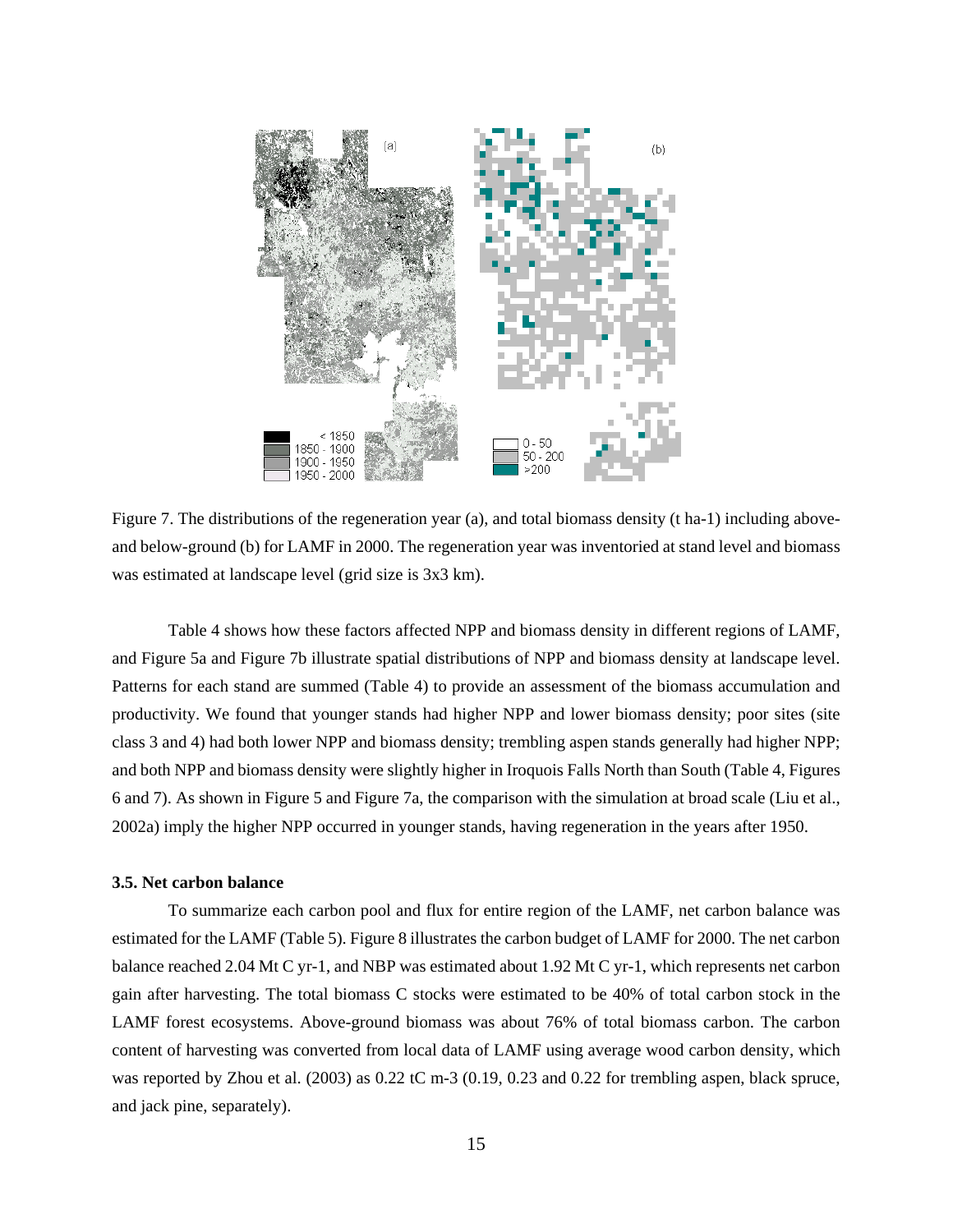|                                                      |                      |             | Average stand age (years) |                     |
|------------------------------------------------------|----------------------|-------------|---------------------------|---------------------|
| Site class                                           | Species <sup>a</sup> | $0 - 50$    | 50-100                    | $100 -$             |
| <i>NPP</i> (t C ha <sup>-1</sup> yr <sup>-1</sup> ): |                      |             |                           |                     |
| $\mathbf{1}$                                         | SB                   | > 3.0       | > 3.0                     | >3.0                |
|                                                      | $\mathop{\rm PJ}$    | > 3.0       | > 3.0                     | >3.0                |
|                                                      | AT                   | > 3.0       | > 3.0                     | >3.0                |
| $\overline{2}$                                       | SB                   | > 3.0       | > 3.0                     | $1.5 - 3.0$         |
|                                                      | P <sub>J</sub>       | > 3.0       | > 3.0                     | $1.5 - 3.0$         |
|                                                      | AT                   | > 3.0       | > 3.0                     | $1.5 - 3.0$         |
| $\mathfrak{Z}$                                       | $\rm SB$             | $1.5 - 3.0$ | $1.5 - 3.0$               | $1.5 - 3.0b$        |
|                                                      | P <sub>J</sub>       | $1.5 - 3.0$ | $1.5 - 3.0$               | $1.5 - 3.0b$        |
|                                                      | AT                   | $1.5 - 3.0$ | $1.5 - 3.0$               | $1.5 - 3.0$         |
| $\overline{4}$                                       | SB                   | $1.5 - 3.0$ | < 1.5                     | $<1.5\,$            |
|                                                      | ${\rm PJ}$           | $1.5 - 3.0$ | $<1.5\,$                  | $<1.5\,$            |
|                                                      | AT                   | $1.5 - 3.0$ | $< 1.5^{\rm c}$           | $<1.5\,$            |
| <i>Biomass</i> ( $t C h a^{-1}$ ):                   |                      |             |                           |                     |
| $\mathbf 1$                                          | ${\bf SB}$           | $< 50$      | 50-200                    | >200                |
|                                                      | P <sub>J</sub>       | $<$ 50      | 50-200                    | $>200$              |
|                                                      | AT                   | $<$ 50      | 50-200                    | $>200$              |
| $\sqrt{2}$                                           | $\rm SB$             | $<$ 50      | 50-200                    | $>200$ <sup>d</sup> |
|                                                      | P <sub>J</sub>       | $< 50$      | 50-200                    | $>200^{\rm d}$      |
|                                                      | AT                   | $< 50$      | 50-200                    | 50-200              |
| 3                                                    | ${\bf SB}$           | $< 50$      | $< 50$                    | 50-200              |
|                                                      | ${\rm PJ}$           | $<$ 50      | $<$ 50                    | $50 - 200^e$        |
|                                                      | AT                   | $<$ 50      | $<$ 50                    | $50 - 200^e$        |
| $\overline{4}$                                       | $\rm SB$             | $<$ 50      | $<$ 50                    | $<$ 50              |
|                                                      | ${\rm PJ}$           | $<$ 50      | $< 50$                    | < 50                |
|                                                      | AT                   | $< 50$      | $< 50$                    | $< 50$              |

Table 4. Estimation of carbon spatial distribution in landscape level for boreal forest of LAMF in northeast Ontario.

<sup>a</sup> SB, PJ, and AT refer to black spruce, jack pine, and trembling aspen respectively. <sup>b</sup> lower (<1.5) in Iroquois falls South. <sup>c</sup> higher (1.5-3.0) in Iroquois falls North. <sup>d</sup> lower (50-200) in Iroquois falls South. <sup>e</sup> lower (<50) in Iroquois falls South..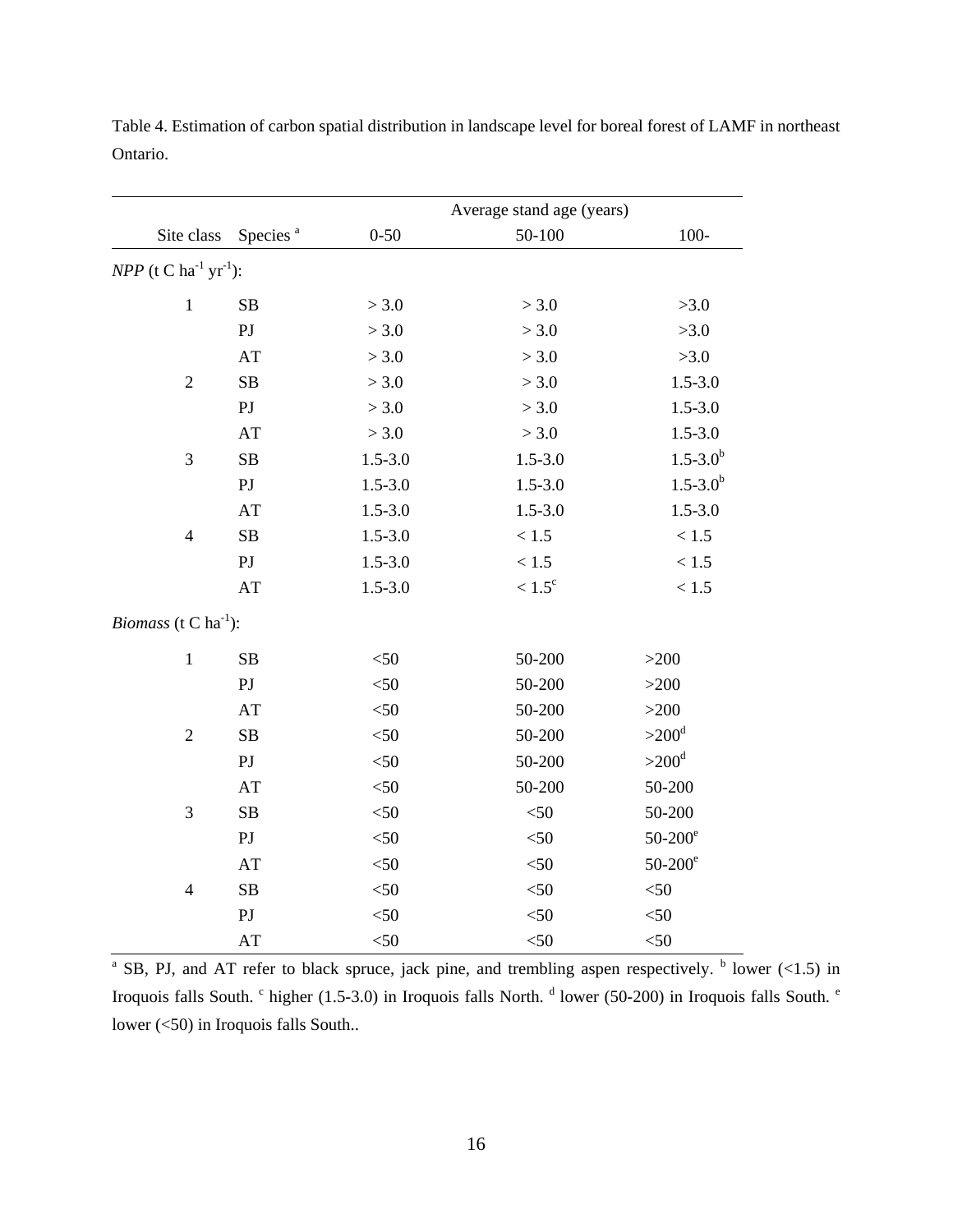| Variable                               | 1990  | 1995  | 2000  | Average |
|----------------------------------------|-------|-------|-------|---------|
| Total C stock (Mt C)                   | 132.4 | 135.8 | 139.2 | 135.8   |
| Biomass C stock (Mt C)                 | 48.3  | 52.0  | 55.5  | 51.9    |
| Litter and soil C stock (Mt C)         | 84.1  | 83.8  | 83.7  | 83.9    |
| C uptake (total NPP) (Mt C $yr^{-1}$ ) | 2.92  | 2.94  | 3.0   | 2.96    |
| Harvesting (Mt C $yr^{-1}$ )           | 0.13  | 0.14  | 0.12  | 0.13    |
| C release (Mt C $yr^{-1}$ )            | 0.94  | 0.95  | 0.96  | 0.95    |
| Net C balance (Mt C $yr^{-1}$ )        | 1.98  | 1.99  | 2.04  | 2.01    |

Table 5. The dynamics of carbon stocks and balance in LAMF's forest ecosystem

In Figure 8, biomass and soil carbon stocks were estimated before harvesting. However, harvested carbon contents did not affect net carbon balance significantly because there is a limit of allowable harvest in LAMF from 1990 to 2015. The actual total harvested volume has been lower than the allowable level from 1990 to 2000 (approximately 6,200 ha annually, 0.08% of total LAMF forest land). Unfortunately, we did not take into account the effect of forest fire on carbon balance in this study. Actually, the forest fires did not occur frequently in LAMF during the 1990-2000. For example, the total burns covered only 0.38% of the area of LAMF in the 1990s. This implies that carbon released from the ecosystem by forest fires was very limited to impact the carbon balance of LAMF ecosystem. Also, the current formation of the TRIPLEX model does not include the fire simulation module that will be incorporated in the new version of TRIPLEX.



Figure 8. The carbon budget of LAMF forest ecosystem in 2000. Net carbon balance (NCB) and net biome productivity (NBP) were 2.0 Mt C and 1.9 Mt C yr<sup>-1</sup>, respectively.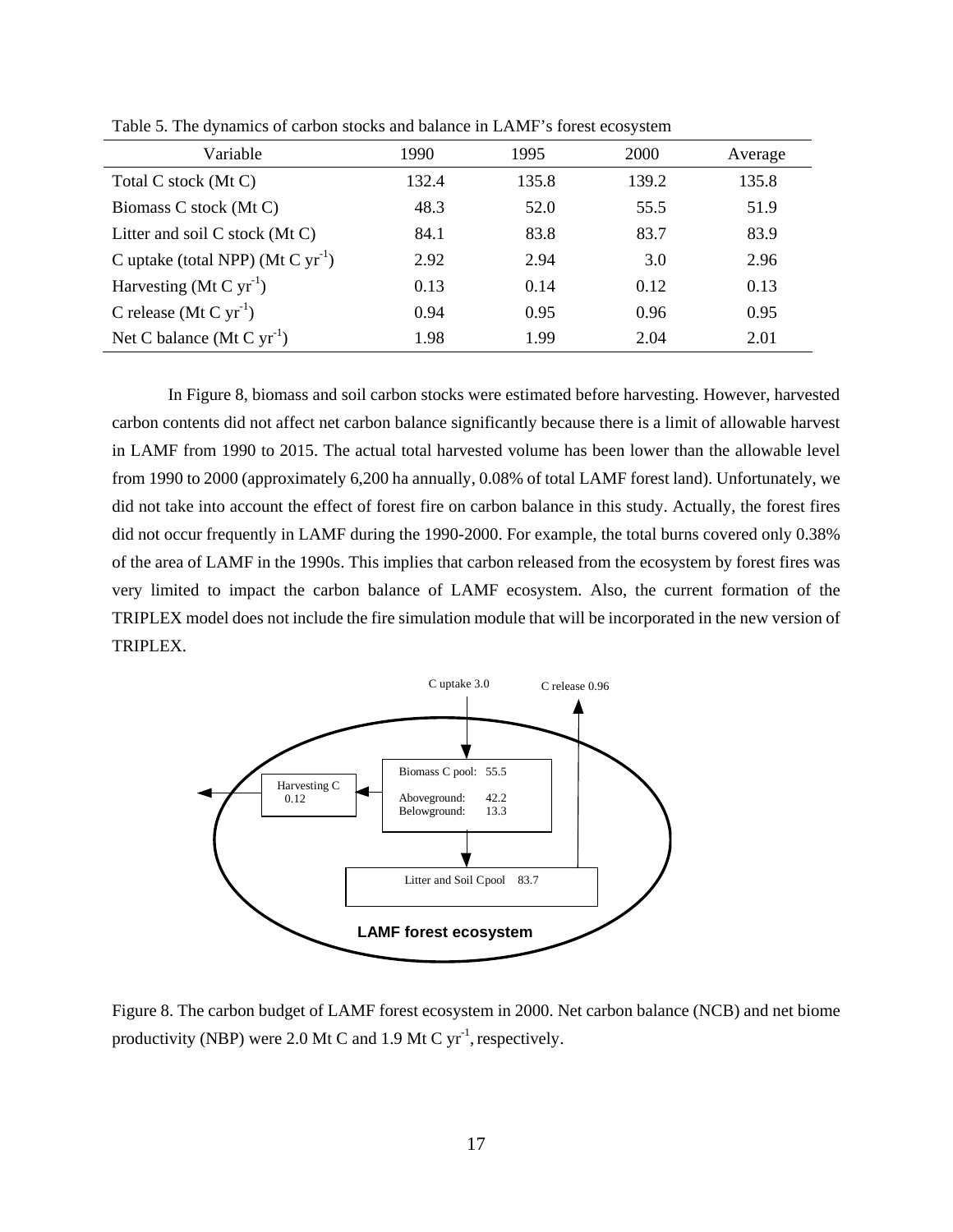The simulation shows that the LAMF forest ecosystem was acting as a carbon sink in the 1990s (NCB was around 2 Mt C from 1990 to 2000), although there was a large carbon source in Ontario's forest ecosystems (-31 Mt C estimated in 1990) as reported by Peng et al. (2000). The reasons can be considered as most of younger stands (average stand age was 72 years) in LAMF had higher productivity, and very few disturbances (e.g. harvesting and forest fire) occurred in LAMF in the 1990s.

#### **4. Conclusions**

The TRIPLEX1.0 simulations of carbon dynamic are consistent with the estimations based on observations and inventory data of NPP, biomass and soil carbon for Ontario's boreal ecosystems. The carbon density of forest land was estimated at a level of 150 (tC ha<sup>-1</sup>) approximately with the proportion ( 4:6) of total biomass, and soil. The NPP (3.26 – 3.34 tC ha<sup>-1</sup> yr<sup>-1</sup>) in LAMF of north Ontario was estimated between observed values of NSA and SSA in central Canada. However, the NPP was sensitive to climate conditions and obviously affected by lower annual temperature and precipitation in 1995, although temporal dynamics of biomass and NPP were increasing in LAMF in the 1990s. As an integrated temporal and spatial simulation, an estimation of carbon distribution was provided based on the stand features (tree age, species, soil type, and site class) at landscape level. This study suggests an estimation method and provides integrated information for local forest managers to develop ecological and carbon-based indicators. Our results show that the LAMF forest ecosystem was acting as a carbon sink in the 1990s, and in opposition to the large carbon source in Ontario's forest ecosystems reported previously by Peng et al. (2000) and Liu et al. (2002b). That is because younger stands and few disturbances occurred in LAMF. As a dynamic simulation, we feel that the future improvement should be enhanced, especially on effects of future climate change and impacts of ecosystem disturbances that will be incorporated in the new version of TRIPLEX1.0. In addition, since the TRIPLEX1.0 operates on a monthly time step, the simulation for daily carbon flux and balance is limited and would be improved through ongoing projects and Fluxnet-Canada network.

#### **Acknowledgements**

The funding for this project was supported by the Sustainable Forest Management Network for Centre of Excellence, The Lake Abitibi Model Forest (LAMF) Program, Canadian Foundation for Climate and Atmospheric Sciences (CFCAS), Canada Research Chair Program as well as partially supported by the Ontario Ministry of Natural Resources through the Ontario Government Climate Change Fund for the TRIPLEX1.0 development. We thank D. Schultz and J. Candau, J.M. Chen and W. Ju for providing GIS data and their useful suggestions. We also thank Oak Ridge National Laboratory Distributed Active Archive Center (ORNL DAAC) for providing field data of Boreal Ecosystem-Atmosphere Study (BOREAS), and J.J. Landsberg, H. Bossel, and the CENTURY group for accessing to their models. We are also grateful to G. Stanclike for his assistance with this project. The Postdoctoral Fellowship to X. Zhou and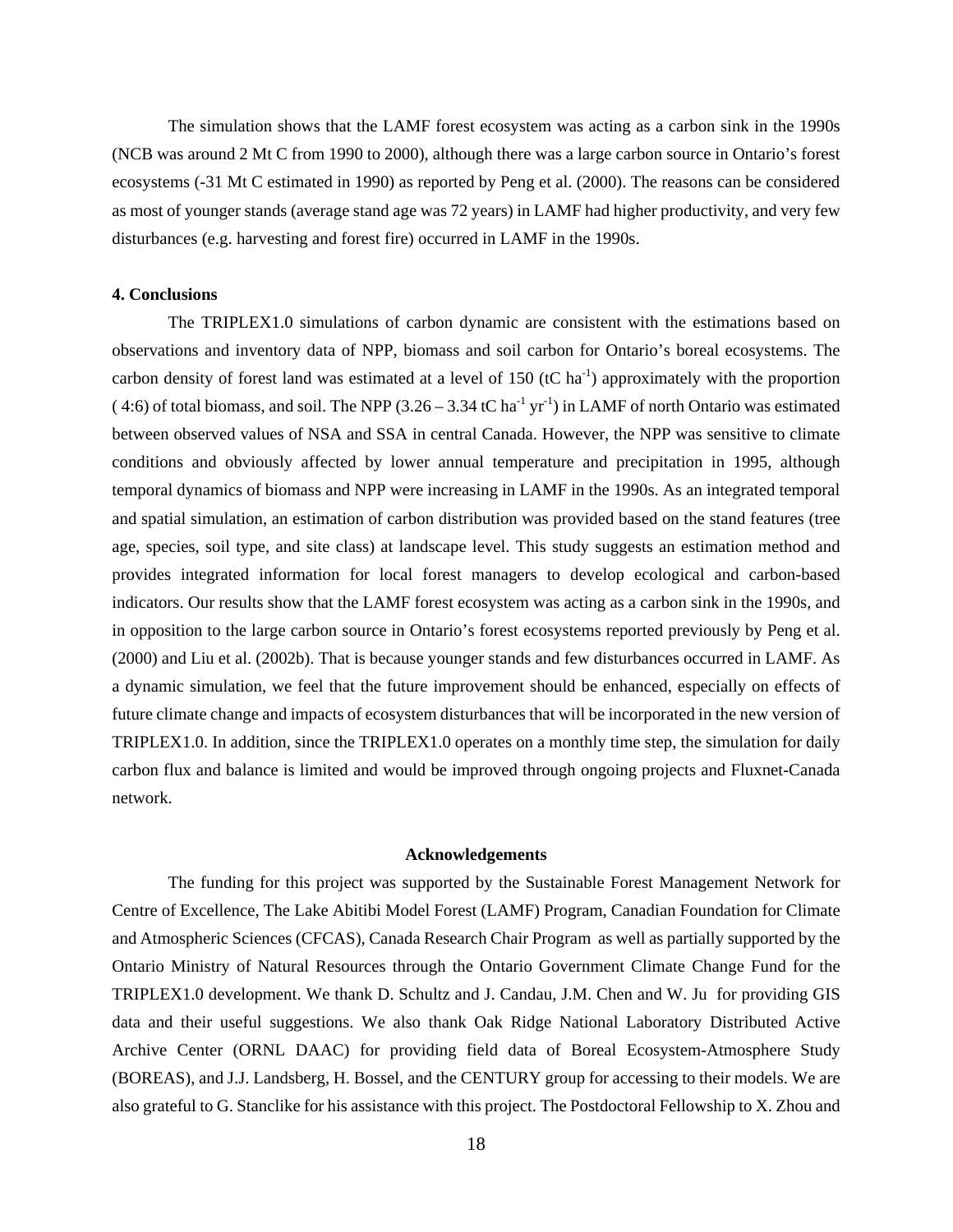J. Chen by Lakehead University has been greatly appreciated.

#### **References**

- Banfield GE, Bhatti JS, Jiang H, Apps MJ (2002) Variablility in regional scale estimates of carbon stocks in boreal forst ecosystema: results from West-Central Alberta. *Forest Ecology and Management*, 169,15-27.
- Bossel H (1996) TREEDYN3 Forest Simulation Model. *Ecological Modelling*, 90, 187-227.
- CCCma (2003) *Canadian Centre for Climate Modelling and Analysis*. Environment Canada, Meteorological service of Canada. CGCM2 Data (zip files). Available from http://www. cccma.bc.ec.gc.ca/cgi-bin/data [cited 2 July 2003].
- Chen JM, Liu J, Leblanec SG, Lacaze R, Roujean J (2003) Multi-angular optical remote sensing for assessing vegetation structure and carbon absorption. *Remote Sensing of Environment*, 84, 516-525.
- Chen JM, Pavlic G, Brown L, Cihlar J (2002) Derivation and validation of Canada-wide coarse-resolution satellite imagery and ground measurements. *Remote Sensing of Environment*, 80, 165-184.
- CLBRR (1993) Soil carbon data for Canadian soils. *CLBRR Contribution*, No. 92-179. Centre for Land and Biological Resources Research. Ottawa.
- Dixon RK, Brown S, Houghton RA, Solomon AM, Trexler MC, Wisniewski J (1994) Carbon pools and flux of global forest ecosystems. *Science*, 263,185-189.
- Elkie PC, Towill WD, Ride KR, Mcllwrath DL (2000) *Ontario land inventory primeland/site information system (OLIPIS)*. Ont. Min. Natur. Resour. Northwest Sci. & Technol. Thunder Bay, Ont. NWST Technical Manual TM-005.
- Emanuel WR, Shugart HH, Stevenson MP (1985) Climate change and the broad-scale distribution of terrestrial ecosystem complexes. *Climate Change*, 7,29-43.
- Environment Canada (2000) *Narrative Descriptions of Terrestrial Ecozones and Ecoregions of Canada: Boreal Shield Ecozone*. Ottawa: Environment Canada
- Fleming RA, Candau J, and McAlpine RS (2002) Landscape-scale analysis of interactions between insect defoliation and forest fire in central Canada. *Climatic Change*, 55, 251-272.
- Foster NW, Morrison IK (2002) Carbon sequestration by a jack pine stand following urea application. *Forest Ecology Management*, 169, 45-52.
- Gower ST, Vogel JG, Norman JM, Kucharik CJ, Steele SJ, Stow TK (1998) BOREAS special issue. Carbon distribution and aboveground net primary production in aspen, jack pine, and black spruce stands in Saskatchewan and Manitoba, Canada. *Journal of Geophysical Research*, 102(24D), 29029-29041.
- Griffin T (2001) *Lake Abitibi Model Forest Local Level Indicator Status Report:2000*. Lake Abitibi Model Forest, pp.1-120.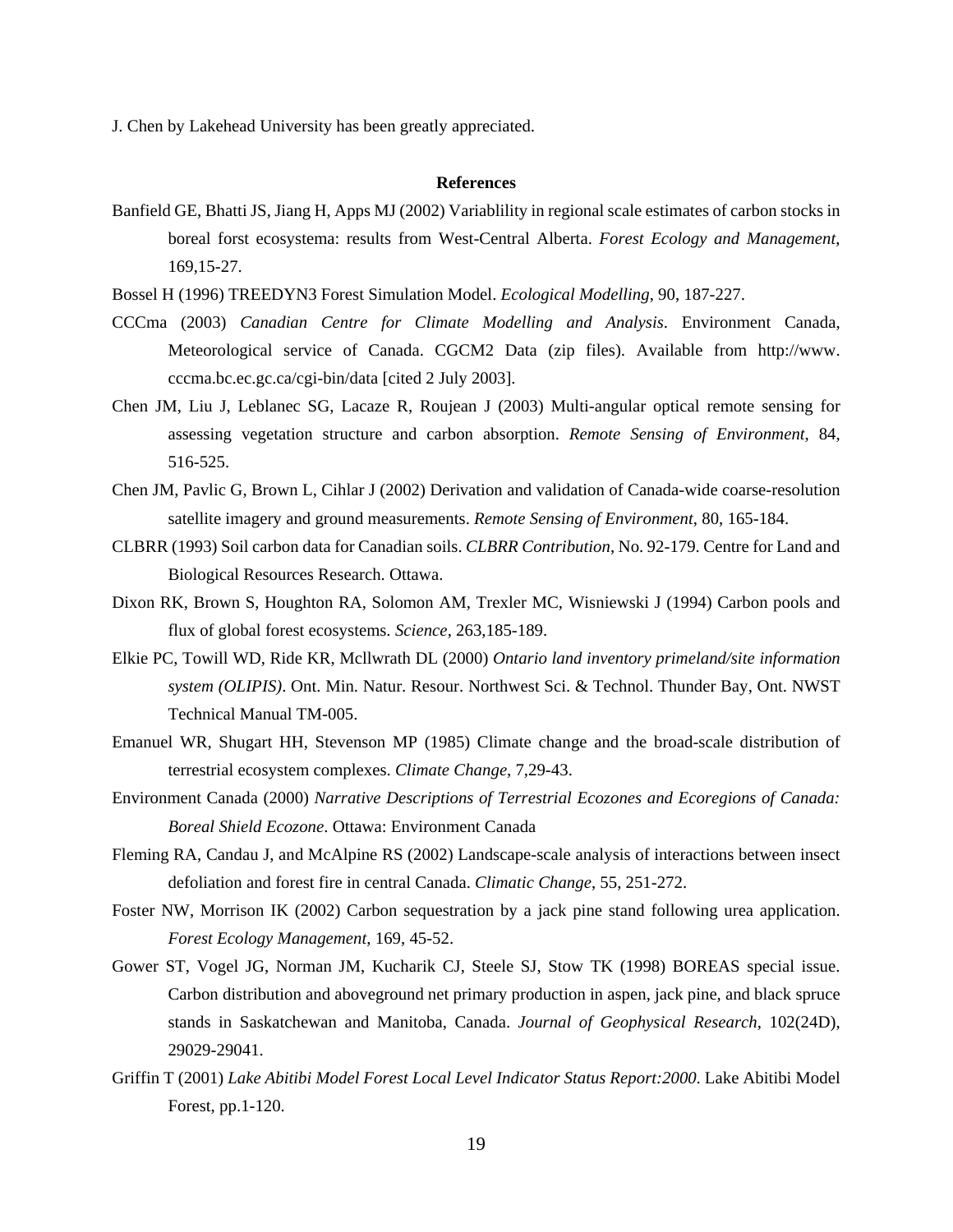- Halliwell DH, Apps MJ (1997a) *Boreal ecosystem-atmosphere study (BOREAS) biometry and auxiliary sites: overstory and understory data*. Northern Forestry Centre, pp1-254.
- Halliwell DH, Apps MJ (1997b) *Boreal ecosystem-atmosphere study (BOREAS) biometry and auxiliary sites: soils and detritus data*. Northern Forestry Centre, pp1-235.
- Halliwell DH, Apps MJ, Price DT (1995) A survey of the forest site characteristics in a transect through the central Canadian boreal forest. *Water Air and Soil Pollution*, 82, 275-270.
- Kimball JS, Keyser AR, Running SW, Saatchi SS (2000) Regional assessment of boreal forest productivity using an ecological process model and remote sensing parameter maps. *Tree Physiology*, 20, 761-775.
- Kurz WA, Apps MJ, Comeau PG, Trofymow JA (1996a) The carbon budget of British Colombia's Forests, 1920-1989: Preliminary analysis and recommendations for refinements. *FRDA repot*, No. 261, pp.1-62.
- Kurz WA, Apps MJ, Webb TM, McNamee PJ (1992) The carbon budget of the Canadian forest sector: Phase 1. *Forestry Canada Information Report*, NOR-X-326.
- Kurz WA, Beukema SJ, Apps MJ (1996b) Estimation of root biomass and dynamics for the carbon budget model of the Canadian forest sectior. *Canadian Journal for Forest Research*, 26, 1973-1979.
- Lai R, Kimble JM, Follett RF, Stewart BA (1997) *Soil processes and the carbon cycle*, Chapter 7. CRC Press, pp.93-101.
- Landsberg JJ, Waring RH (1997) A generalized model of forest productivity using simplified concepts of radiation-use efficiency, carbon balance and partitioning. *Ecological Modelling*, 95, 209-228.
- Lieth H (1975) *Modeling the primary productivity of the world. In: Primary Productivity of the Biosphere* (eds Lieth H and Whittaker RH), pp. 237-263. Springer-Verlag, New York.
- Liu J, Chen JM, Cihlar J, Chen W (2002a) Net primary productivity mapped for Canada at 1 km resolution. *Global Ecology and Biogeography*, 11, 115-129.
- Liu J, Chen JM, Cihlar J, Park WM (1997) Aprocess-Based based Ecosystem ecosystem productivity simulator using remote sensing inputs. *Remote Sensing of Environment*, 62, 158-175.
- Liu J, Peng C, Apps MJ, Dang Q Banfield E, Kurz W (2002b) Historic carbon budgets of Ontario's forest ecosystems. *Forest Ecology Management*, 169,103-114.
- Liu J, Peng C, Dang Q, Apps MJ, Jiang H (2002c) A component Objective Model Strategy for Reusing Ecosystem Models. *Computers and Electronics in Agriculture*, 35, 17-33.
- Mitchell S (2000) *Forest health: Preliminary interpretations for wind damage*. Ministry of Forests, Forest Practices Branch. British Columbia. http://www.publications.gov.bc.ca [cited 1 Sep. 2001].
- Nalder IA, Merriam HG (1995) Simulating carbon dynamics of the boreal forest in Pukaskwa National Park. *Water Air and Soil Pollution*, 82, 283-298.
- Neilson RP, Marks D (1994) A global perspective of regional vegetation and hydrologic sensitivities from climatic change. *Journal of Vegetation Science*, 5, 715-730.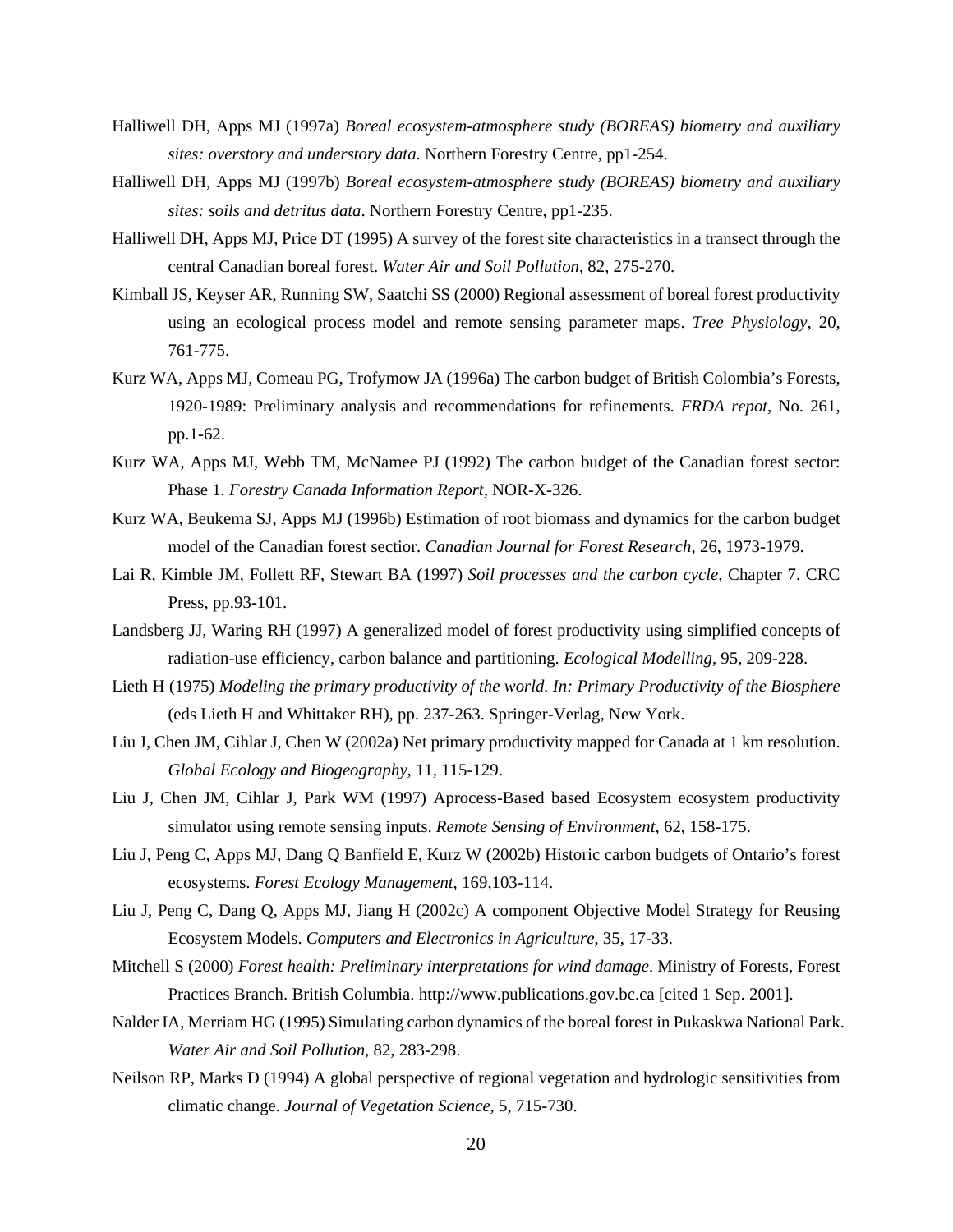- Newcomer J, Landis D, Conrad S, Curd S, Huemmrich K, Knapp D, Morrell A, Nickeson J, Papagno A, Rinker D, Strub R, Twine T, Hall F, Sellers P (2000) *Collected data of the Boreal ecosystem-atmosphere study*. CD-ROM, TE-06. The BOREAS Information System NASA Goddard Space Flight Centre.
- Oelschlagel B (1995) A method for downscaling global climate model calculation by a statistical weather generator. *Ecological Modelling*, 82, 199-204.
- ORNL (2002) *Global soil data products. Oak Ridge National Laboratory*, Oak Ridge, Tennessee.
- Parton WJ, Schimel DS, Cole CV, Ojima DS (1987) Analysis of factors controlling soil organic matter levels in Great Plains grasslands. *Soil Science Society of America Journal,* 51, 1173–1179.
- Parton WJ, Scurlock JM, Ojima DS, Gilmanov TG, Scholes RJ, Schimel DS, Kirchner T, Menaut J-C, Seastedt T, Garcia Moya E, Apinan K, Kinyamario JI (1993) Observations and modelling of biomass and soil organic matter dynamics for the grassland biome worldwide. *Global Biogeochemical Cycles*, 7(4), 785-809.
- Pastor J and Post WM (1988) Response of northern forests to CO2-induced climate change. *Nature*, 334, 55-58.
- Peng C, Apps M J, Price D T (1998) Simulating carbon dynamics along the Boreal Forest Transect Case Study (BFTCS) in central Canada, 1. Model testing. *Global Biogeochemical Cycles*, 12, 381-402.
- Peng C, Apps MJ (1999) Modelling the response of net primary productivity (NPP) of boreal forest ecosystems to changes in climate and fire disturbance regimes. *Ecological Modelling*, 122, 175-193.
- Peng C, Liu J, Apps M, Dang Q, Kurz W (2000) Quantifying Ontario's Forest Carbon Budget (1. Carbon Stocks and Fluxes of Forest Ecosystems in 1990). *Forest Research Report*, No. 158.
- Peng C, Liu J, Dang Q, Apps MJ, Jiang H (2002) TRIPLEX: A generic hybrid model for predicting forest growth and carbon and nitrogen dynamics. *Ecological Modelling*, 153, 109-130.
- Penner M, Power K, Muhairwe C, Tellier R, Wang Y (1997) Canada's forest biomass resources: Deriving estimates from Canada's forest inventory. *Information report BC-X-370*, Pacific Forestry Centre, Victoria, B.C. pp.1-33.
- Plonski WL (1974) *Normal yield tables (metric) for major forest species of Ontario*. Division of Forests, Ontario Ministry of Natural Resources, pp. 4-39.
- Price DT, Peng C, Apps MJ, Halliwell DH (1999) Simulating effects of climate change on boreal ecosystem carbon pools in central Canada. *Journal of Biogeography*, 26, 1237-1248.
- Ryan M G, Lavigne M B, Gower S T (1997) BOREAS special issue. Annual carbon cost of autotrophic respiration in boreal forest ecosystems in relation to species and climate. *Journal of Geophisical Research,* 102(D24), 28871-28883.
- Siltanen RM, Apps MJ, Zoltai SC, Mair RM, Strong WL (1997) *A soil profile and organic carbon data base for Canadian forest and tundra mineral soils*. Northern Forestry Centre, Canadian Forest